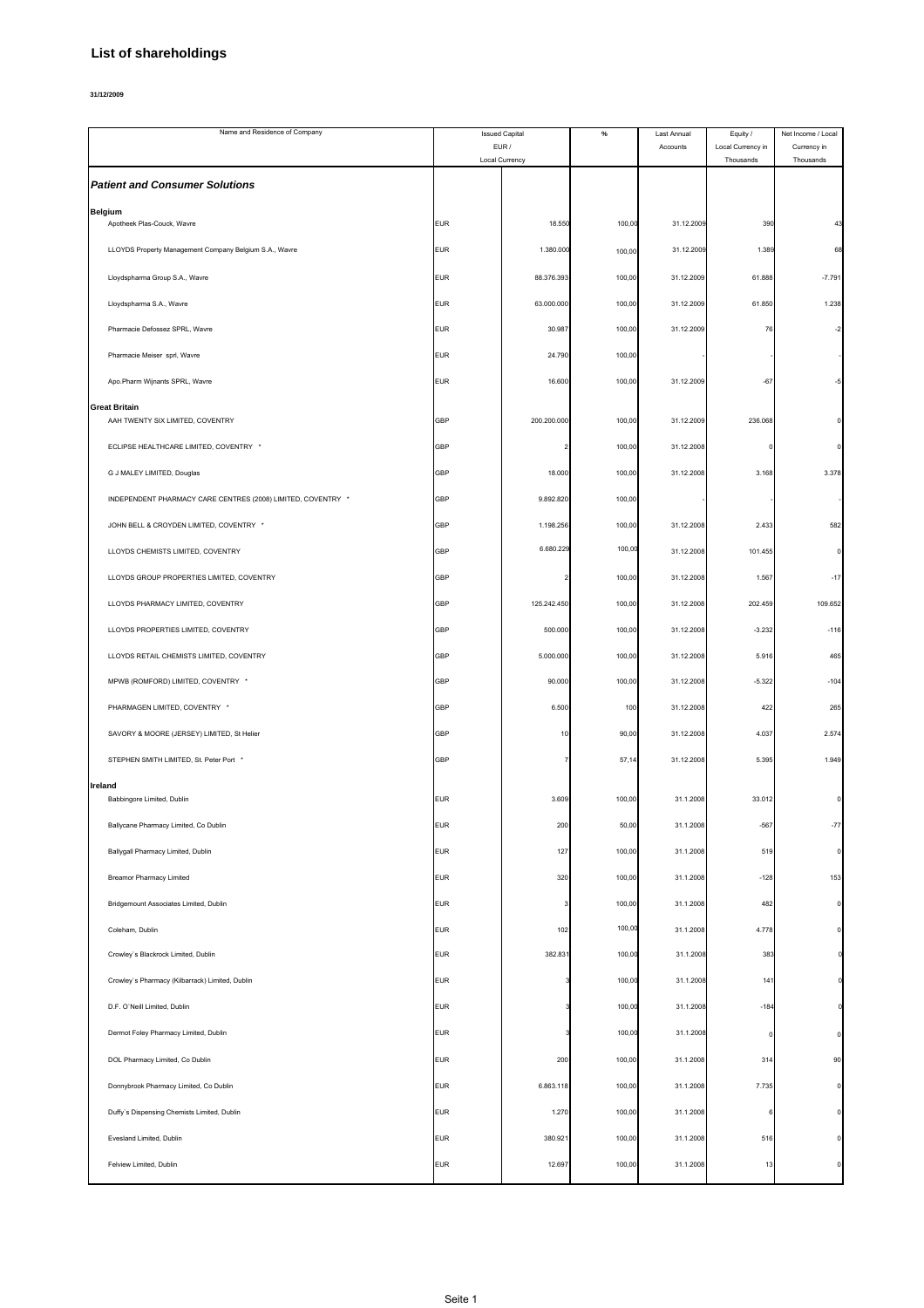| Name and Residence of Company                               | <b>Issued Capital</b><br>EUR/ |                | $\%$   | Last Annual | Equity /                       | Net Income / Local       |
|-------------------------------------------------------------|-------------------------------|----------------|--------|-------------|--------------------------------|--------------------------|
|                                                             |                               | Local Currency |        | Accounts    | Local Currency in<br>Thousands | Currency in<br>Thousands |
| <b>Patient and Consumer Solutions</b>                       |                               |                |        |             |                                |                          |
| <b>Ireland</b>                                              |                               |                |        |             |                                |                          |
| Gerard Ryan Pharmacies Limited, Dublin                      | <b>EUR</b>                    |                | 100,00 | 31.1.2008   | 11                             |                          |
| Gerard Ryan Pharmacy (Clonmel) Limited, Dublin              | <b>EUR</b>                    |                | 100,00 | 31.1.2008   | 251                            |                          |
| Gerard Ryan Pharmacy (O'Connell Street) Limited, Dublin     | <b>EUR</b>                    |                | 100,00 | 31.1.2008   | $-822$                         |                          |
| Gerard Ryan Pharmacy (Patrick Street) Limited, Dublin       | <b>EUR</b>                    |                | 100,00 | 31.1.2008   | $-1.154$                       |                          |
| Goviltown Limited, Mullingar                                | <b>EUR</b>                    | 10.057         | 100,00 | 31.1.2008   | 46.018                         |                          |
| Greystones Pharmacy Limited, Co Dublin                      | <b>EUR</b>                    |                | 100,00 | 31.1.2008   | 1.268                          |                          |
| Haleston Enterprises Limited, Dublin                        | <b>EUR</b>                    |                | 100,00 | 31.1.2008   | 1.998                          |                          |
| Helmard Holdings Limited, Dublin                            | <b>EUR</b>                    | 127            | 100,00 | 31.1.2008   | 1.518                          |                          |
| Hittelford Limited, Dublin                                  | <b>EUR</b>                    |                | 100,00 | 31.1.2008   | $-10$                          |                          |
| J.G. Crowley Pharmacy Limited, Dublin                       | <b>EUR</b>                    | 1.905          | 100,00 | 31.1.2008   | 951                            |                          |
| John Burke (Pharmacy) Limited, Dublin                       | <b>EUR</b>                    | 127            | 100,00 | 31.1.2008   | 551                            |                          |
| John J. Holly Pharmacy Limited, Dublin                      | <b>EUR</b>                    | 7.745          | 100,00 | 31.1.2008   | 618                            |                          |
| John Smith & Son Limited, Dublin                            | <b>EUR</b>                    | 4.208          | 100,00 | 31.1.2008   | 529                            |                          |
| Kairnbury, Dublin                                           | <b>EUR</b>                    | 15.530         | 100,00 | 31.1.2008   | 1.232                          |                          |
| Kencin, Dublin                                              | <b>EUR</b>                    | 127            | 100,00 | 31.1.2008   | 744                            |                          |
| Kilmaloon Limited, Dublin                                   | <b>EUR</b>                    |                | 100,00 | 31.1.2008   | $-398$                         |                          |
| Kilshallow Limited, Dublin                                  | <b>EUR</b>                    |                | 100,00 | 31.1.2008   | 982                            |                          |
| King's Island Pharmacy Limited, Dublin                      | <b>EUR</b>                    | 127            | 100,00 | 31.1.2008   | 53                             |                          |
| M.T. O'Leary Limited, Dublin                                | <b>EUR</b>                    |                | 100,00 | 31.1.2008   | 1.558                          |                          |
| Mackeys Pharmacy Limited, Co Dublin                         | <b>EUR</b>                    |                | 100,00 | 31.1.2008   | 407                            |                          |
| Maurice F. Dougan Limited, Dublin                           | <b>EUR</b>                    | 5.079          | 100,00 | 31.1.2008   |                                |                          |
| McSweeney Dispensers 10 Limited, Co Dublin                  | <b>EUR</b>                    | 1.001          | 100,00 | 31.1.2008   | 1.122                          | -9                       |
| McSweeney Dispensers 23 Limited, Co Dublin                  | <b>EUR</b>                    | 1.001          | 100,00 | 31.1.2008   | 431                            | $-15$                    |
| Michael Barrett Pharmacy Limited, Dublin                    | <b>EUR</b>                    |                | 100,00 | 31.1.2008   | 443                            |                          |
| O'Leary Pharmacy (Lucan) Limited, Dublin                    | <b>EUR</b>                    | 509.165        | 100,00 | 31.1.2008   | $-334$                         | 0                        |
| Parkway Pharmacy Limited, Dublin                            | <b>EUR</b>                    | 127            | 100,00 | 31.1.2008   | 121                            | 0                        |
| Pharmacy O'Riada Holdings B.V., Amsterdam                   | <b>EUR</b>                    | 75.000         | 100,00 | 31.1.2008   | 2.259                          | -3                       |
| Pharmacy O'Riada Holdings Limited, Dublin                   | <b>EUR</b>                    | 13.966         | 100,00 | 31.1.2008   | $-2.624$                       | 0                        |
| Sapphire Primary Care Developments, Ireland Limited, Dublin | <b>EUR</b>                    | 127            | 100,00 | 31.1.2008   | O                              |                          |
| Spandulay, Dublin                                           | <b>EUR</b>                    | 12.697         | 100,00 | 31.1.2008   | 812                            |                          |
| The Irish Pharmacy Federation Limited, Dublin               | <b>EUR</b>                    |                | 100,00 | 31.1.2008   | $-179$                         |                          |
| Unicare Chemists Limited, Dublin                            | <b>EUR</b>                    | 127            | 100,00 | 31.1.2008   | 4.506                          |                          |
| Unicare Dispensers 11 Limited, Co Dublin                    | <b>EUR</b>                    | 1.001          | 100,00 | 31.1.2008   | $-30$                          | 70                       |
| Unicare Dispensers 12 Limited, Co Dublin                    | <b>EUR</b>                    | 1.001          | 100,00 | 31.1.2008   | $-98$                          | 67                       |
| Unicare Dispensers 13 Limited                               | <b>EUR</b>                    | 1.001          | 100,00 | 31.1.2008   | 147                            | 262                      |
| Unicare Dispensers 16 Limited, Co Dublin                    | <b>EUR</b>                    | 1.001          | 100,00 | 31.1.2008   | $-19$                          | $-51$                    |
| Unicare Dispensers 20 Limited, Co Dublin                    | <b>EUR</b>                    | 1.001          | 100,00 | 31.1.2008   |                                | 102                      |
| Unicare Dispensers 21 Limited, Co Dublin                    | <b>EUR</b>                    | 1.001          | 100,00 | 31.1.2008   | $-74$                          | 30                       |
| Unicare Dispensers 27 Limited, Co Dublin                    | <b>EUR</b>                    | 1.001          | 100,00 | 31.1.2008   | $-185$                         | $-72$                    |
| Unicare Dispensers 5 Limited, Co Dublin                     | <b>EUR</b>                    | 1.001          | 100,00 | 31.1.2008   | $-271$                         | $-86$                    |
| Unicare Dispensers 6 Limited, Co Dublin                     | <b>EUR</b>                    | 1.001          | 100,00 | 31.1.2008   |                                | 302                      |
| Unicare Dispensers 8 Limited, Co Dublin                     | EUR                           | 1.001          | 100,00 | 31.1.2008   |                                | 122                      |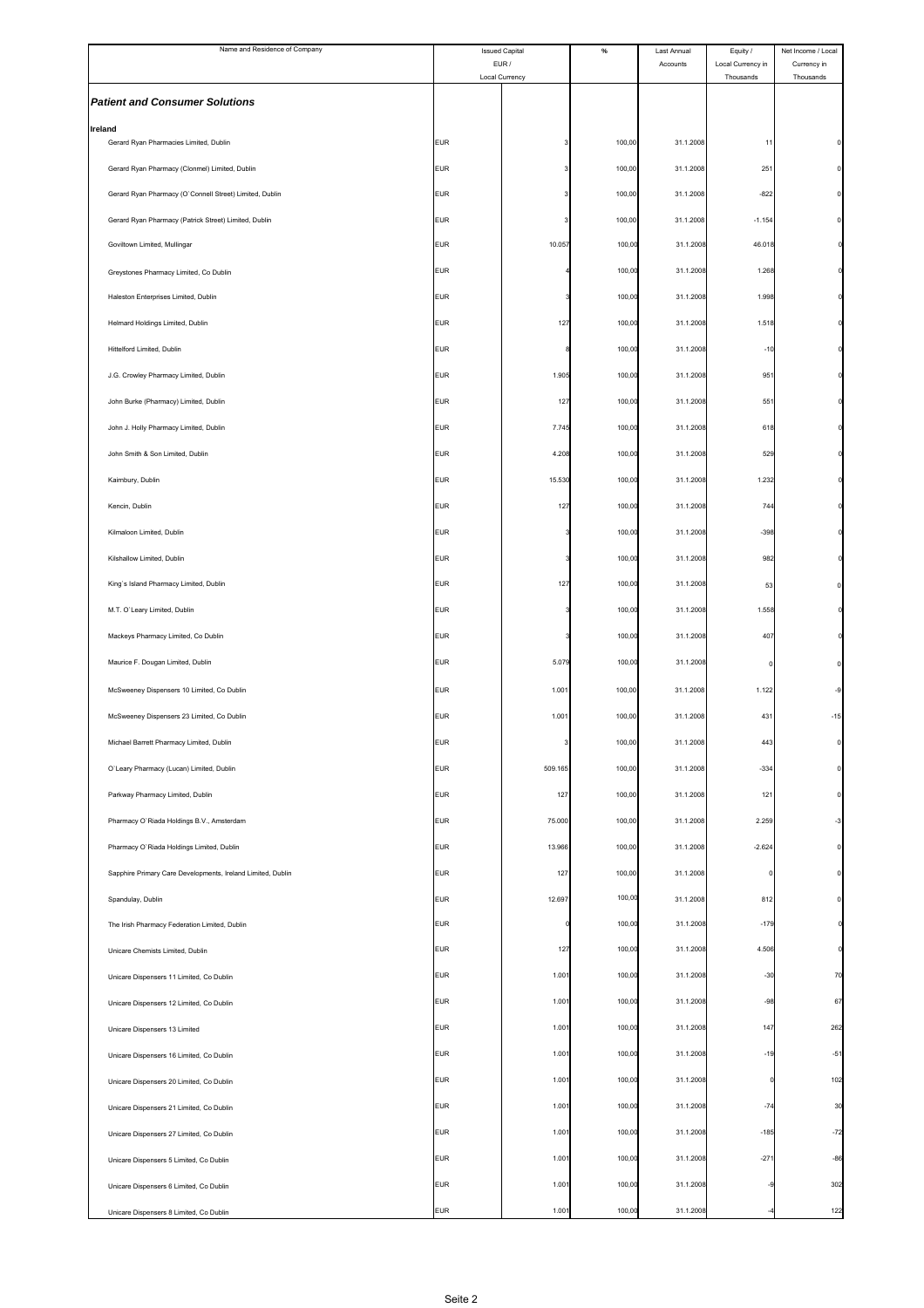| Name and Residence of Company                              |            | <b>Issued Capital</b><br>EUR/ | $\%$   | Last Annual<br>Accounts | Equity /<br>Local Currency in | Net Income / Local<br>Currency in |
|------------------------------------------------------------|------------|-------------------------------|--------|-------------------------|-------------------------------|-----------------------------------|
|                                                            |            | Local Currency                |        |                         | Thousands                     | Thousands                         |
| <b>Patient and Consumer Solutions</b>                      |            |                               |        |                         |                               |                                   |
| Ireland<br>Unicare Pharmacy Group Limited, Dublin          | <b>EUR</b> |                               | 100,00 | 31.1.2008               | $-743$                        |                                   |
| UNICARE PHARMACY LIMITED, Co Dublin                        | <b>EUR</b> | 43.876.000                    | 100,00 | 31.1.2008               | 164.993                       | $-28.330$                         |
| Valdella Limited, Dublin                                   | <b>EUR</b> |                               | 100,00 | 31.1.2008               | 3.322                         |                                   |
| Whithal Enterprises Limited, Dublin                        | <b>EUR</b> | 127                           | 100,00 | 31.1.2008               | $-35'$                        |                                   |
| <b>Italy</b>                                               |            |                               |        |                         |                               |                                   |
| ADMENTA ITALIA S.P.A., Bologna                             | <b>EUR</b> | 85.338.500                    | 100,00 | 31.12.2008              | 102.826                       | $-107.184$                        |
| AFM - S.P.A., Bologna                                      | <b>EUR</b> | 34.560.470                    | 79,91  | 31.12.2008              | 37.447                        | 1.185                             |
| AZIENDA FARMACEUTICA MUNICIPALE di Cremona S.p.A., Cremona | <b>EUR</b> | 2.336.400                     | 77,84  | 31.12.2008              | 3.811                         | 897                               |
| Azienda Farmacie Milanesi - A.F.M. S.p.A., Milano          | <b>EUR</b> | 3.286.819                     | 80,00  | 31.12.2008              | 84.395                        | 965                               |
| FAR.CO.SAN S.p.A., San Giovanni Valdarno                   | <b>EUR</b> | 517.000                       | 80,00  | 31.12.2008              | 2.744                         | 76                                |
| Farmacie di Parma S.p.A., PARMA                            | <b>EUR</b> | 900.000                       | 80,00  | 31.12.2008              | 903                           |                                   |
| Farmacie Pratesi Pratofarma S.p.A., Prato                  | <b>EUR</b> | 520.000                       | 80,00  | 31.12.2008              | 10.942                        | 146                               |
| Lissone Farmacie S.p.A., Lissone                           | <b>EUR</b> | 350.000                       | 80,00  | 31.12.2008              | 510                           | 94                                |
| <b>Netherlands</b><br>LLOYDS Apotheken B.V., Baarn         | <b>EUR</b> | 20.000                        | 100,00 | 31.12.2008              | 74.309                        | 7.289                             |
| LLOYDS Nederland B.V., Baarn                               | <b>EUR</b> | 71.040.000                    | 100,00 | 31.12.2009              | 40.409                        | $-91.967$                         |
| <b>Netherlands &amp; DocMorris Group</b>                   |            |                               |        |                         |                               |                                   |
| Apotheek DocMorris N.V., Heerlen                           | <b>EUR</b> | 500                           | 100,00 | 31.12.2008              | 2.659                         | $-1.052$                          |
| Apotheke DocMorris Holding GmbH, Stuttgart ***             | <b>EUR</b> | 5.027.650                     | 100,00 | 31.12.2009              | $-920$                        |                                   |
| Arveta B.V., Heerlen                                       | <b>EUR</b> | 18.000                        | 100,00 | 31.12.2009              | 18                            | 1.232                             |
| CentroPharm GmbH, Aachen ***                               | <b>EUR</b> | 25.000                        | 100,00 | 31.12.2009              | 207                           |                                   |
| Denamos B.V., Heerlen                                      | <b>EUR</b> | 18.000                        | 100,00 | 31.12.2009              | 18                            |                                   |
| DocMorris Apotheken Management GmbH, Stuttgart             | <b>EUR</b> | 25.000                        | 100,00 | 31.12.2009              | 24                            |                                   |
| DocMorris Kooperationen GmbH, Stuttgart ***                | <b>EUR</b> | 25.000                        | 100,00 | 31.12.2009              | $-4.174$                      |                                   |
| DocMorris Pharma GmbH, Aachen ***                          | <b>EUR</b> | 25.000                        | 100,00 | 31.12.2009              | $-310$                        |                                   |
| DocMorris Service B.V., Heerlen                            | <b>EUR</b> | 18.000                        | 100,00 | 31.12.2009              | 18                            |                                   |
| Karnata B.V., Heerlen                                      | <b>EUR</b> | 18.000                        | 100,00 | 31.12.2009              | 18                            | $\Omega$                          |
| Lumodes B.V., Heerlen                                      | <b>EUR</b> | 18.000                        | 100,00 | 31.12.2009              | 18                            | 271                               |
| Melinas B.V., Heerlen                                      | <b>EUR</b> | 18.000                        | 100,00 | 31.12.2009              | 18                            |                                   |
| Numedis B.V., Heerlen                                      | <b>EUR</b> | 18.000                        | 100,00 | 31.12.2009              | 18                            |                                   |
| Rosanis B.V., Heerlen                                      | <b>EUR</b> | 18.000                        | 100,00 | 31.12.2009              | 18                            | 37                                |
| Solamis B.V., Heerlen                                      | <b>EUR</b> | 18.000                        | 100,00 | 31.12.2009              | 18                            | C                                 |
| Tanimis B.V., Heerlen                                      | <b>EUR</b> | 18.000                        | 100,00 | 31.12.2009              | 18                            |                                   |
| Norway<br>Apoteket St. Georg AS, Oslo                      | <b>NOK</b> | 100.000                       | 100,00 | 31.12.2009              | 386                           | 526                               |
| Sweden                                                     |            |                               |        |                         |                               |                                   |
| Admenta Sweden AB, Stockholm                               | <b>SEK</b> | 100.000                       | 100,00 |                         |                               |                                   |
| <b>Czech Republic</b><br>Lekarny Lloyds s.r.o.             | CZK        | 240.000.000                   | 100,00 | 31.12.2009              | $-1.039.759$                  | $-9.640$                          |
| Lloyds Holding CZ s.r.o., Praha                            | CZK        | 47.000.000                    | 100,00 | 31.12.2009              | 17.003                        | 179                               |
| <b>Pharmacy Solutions</b>                                  |            |                               |        |                         |                               |                                   |
| <b>Belgium</b>                                             |            |                               |        |                         |                               |                                   |
| Laboratoria Flandria NV                                    | <b>BEF</b> | 8.030.300                     | 100,00 | 31.12.2009              | 10.737                        | $-2.486$                          |
| Ostend Pharma, Ostende                                     | <b>EUR</b> | 881.000                       | 100,00 | 31.12.2009              | 1.145                         | 163                               |
| P.C.B., Bruxelles                                          | <b>EUR</b> | 20.176.000                    | 86,79  | 31.12.2009              | 22.620                        | $-110$                            |
| PHARMA BELGIUM, Bruxelles                                  | <b>EUR</b> | 4.958.00                      | 100,00 | 31.12.2009              | 9.865                         | 6.059                             |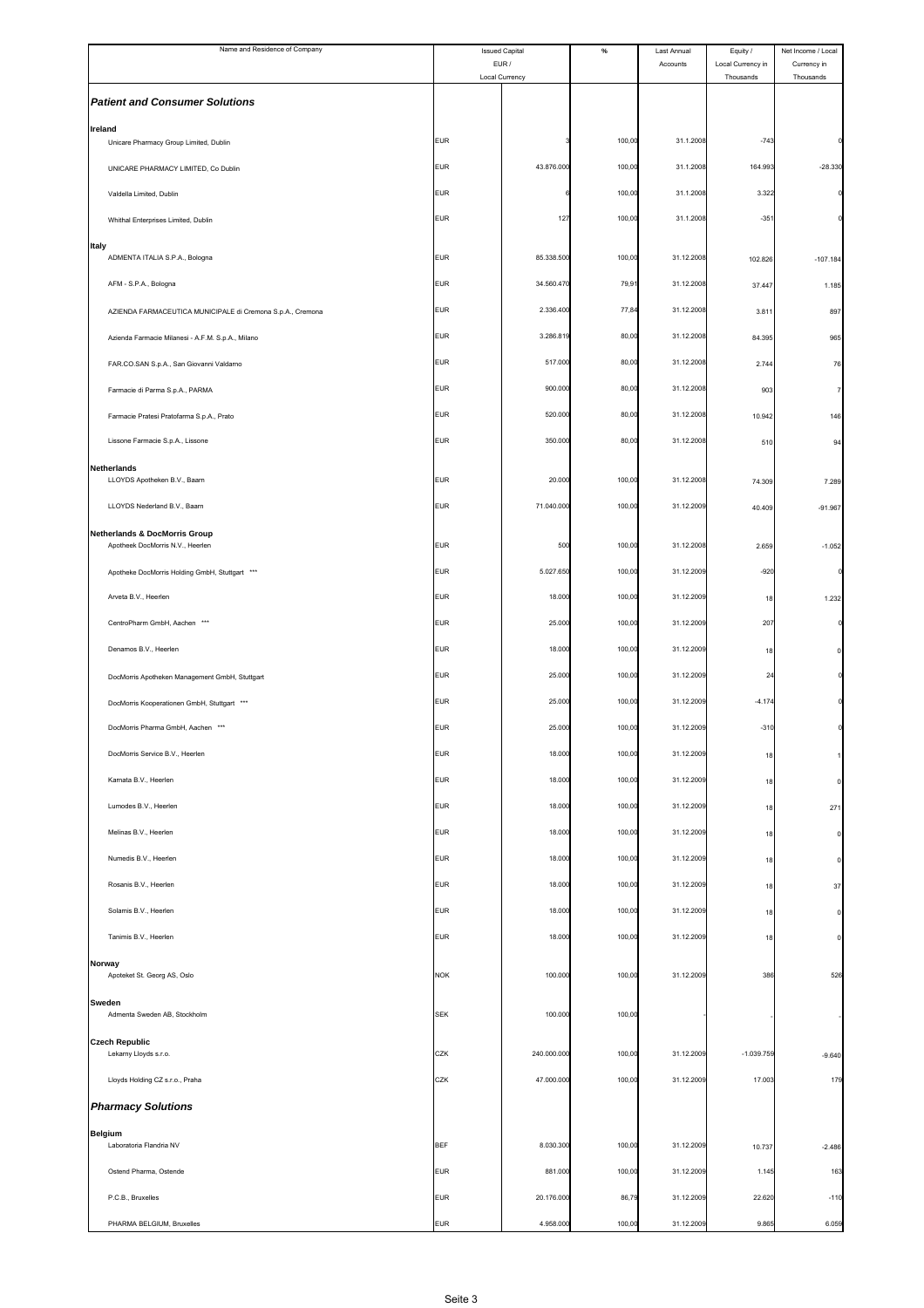| Name and Residence of Company                                     |            | <b>Issued Capital</b> | $\%$   | Last Annual | Equity /          | Net Income / Local |
|-------------------------------------------------------------------|------------|-----------------------|--------|-------------|-------------------|--------------------|
|                                                                   |            | EUR /                 |        | Accounts    | Local Currency in | Currency in        |
|                                                                   |            | Local Currency        |        |             | Thousands         | Thousands          |
| <b>Pharmacy Solutions</b>                                         |            |                       |        |             |                   |                    |
| <b>Belgium</b>                                                    |            |                       |        |             |                   |                    |
| PHARMA PARTNERS, Ostende                                          | <b>EUR</b> | 9.953.000             | 100,00 | 31.12.2009  | 19.980            | $-21$              |
| SAMBRIA, Evere                                                    | <b>EUR</b> | 2.618.000             | 99,81  | 31.12.2009  | 4.636             | 89                 |
| <b>Brazil</b>                                                     |            |                       |        |             |                   |                    |
| American Farma Distribuidora Farmacêutica Ltda., Recife           | <b>BRL</b> | 10.939.00             | 100,00 | 31.12.2008  | 14.655            | 6.458              |
| Distribuidora Farmacêutica Panarello Ltda., Goiânia               | <b>BRL</b> | 50.000.000            | 100,00 | 31.12.2008  | 416.448           | 53.415             |
|                                                                   |            |                       |        |             |                   |                    |
| Panpharma Participações S.A.                                      | <b>BRL</b> | 34.266.736            | 50,10  | 31.12.2008  | 62.070            | 377.959            |
| Sudestefarma S.A. Produtos Farmacêuticos, Chácara Parreiral       | <b>BRL</b> | 10.518.81             | 100,00 | 31.12.2008  | $-52.863$         | 2.226              |
| <b>Denmark</b>                                                    |            |                       |        |             |                   |                    |
| Admenta Denmark ApS, Copenhagen OE                                | <b>DKK</b> | 1.000.000             | 100,00 | 31.12.2009  | 150.48            | $-8.506$           |
| Eksporthandelsselskabet ApS, Rodovre                              | <b>DKK</b> | 200.000               | 100,00 | 31.12.2009  | 239               | $\Omega$           |
| K.V. Tjellesen Finans ApS, Rodovre                                | <b>DKK</b> | 200.000               | 100,00 | 31.12.2009  | 452               |                    |
|                                                                   |            |                       |        |             |                   |                    |
| Markedsforingsselskabet ApS, Rodovre                              | <b>DKK</b> | 200.000               | 100,00 | 31.12.2009  | 237               |                    |
| Tjellesen Max Jenne A/S, Rodovre                                  | <b>DKK</b> | 47.200.000            | 100,00 | 31.12.2009  | 218.145           | $-5.861$           |
| Todin A/S, Aabenraa                                               | <b>DKK</b> | 600.000               | 100,00 | 31.12.2009  | 4.225             | 5.167              |
|                                                                   |            |                       |        |             |                   |                    |
| Germany<br>ABG Apotheken-Beratungsgesellschaft mbH, Stuttgart *** | <b>EUR</b> | 25.050                | 100,00 | 31.12.2009  | 1.04              | 335                |
| Ancavion GmbH & Co. KG, Weiterstadt                               | <b>EUR</b> | 250.000               | 100,00 | 31.12.2009  | 250               | 465                |
|                                                                   |            |                       |        |             |                   |                    |
| Ancavion Verwaltungsgesellschaft mbH, Weiterstadt                 | <b>EUR</b> | 25.000                | 100,00 | 31.12.2009  | 3 <sup>2</sup>    |                    |
| GEHE Immobilien GmbH & Co. KG, Stuttgart                          | <b>EUR</b> | 2.050.000             | 100,00 | 31.12.2009  | 2.050             | 198                |
| GEHE Immobilien Verwaltungs-GmbH, Stuttgart                       | <b>EUR</b> | 26.000                | 100,00 | 31.12.2009  | 204               |                    |
|                                                                   |            |                       |        |             |                   |                    |
| GEHE Informatik Services GmbH & Co. KG, Stuttgart                 | <b>EUR</b> | 2.046.000             | 100,00 | 31.12.2009  | 2.046             | 121                |
| GEHE Informatik Services-Verwaltungs GmbH, Stuttgart              | <b>EUR</b> | 26.000                | 100,00 | 31.12.2009  | 40                |                    |
| GEHE Pharma Handel GmbH, Stuttgart ***                            | <b>EUR</b> | 51.130.000            | 100,00 | 31.12.2009  | 140.194           | 30.442             |
|                                                                   | DEM        | 300.000               | 100,00 | 31.12.2009  | 283               | 336                |
| Rudolf Spiegel GmbH, Grafschaft-Gelsdorf ***                      |            |                       |        |             |                   |                    |
| <b>France</b><br>ADMENTA FRANCE, Saint Ouen                       | <b>EUR</b> | 80.479.500            | 99,70  | 31.12.2009  | 490.63            | $-437$             |
|                                                                   |            |                       |        |             |                   |                    |
| BOURELY REPARTITION, Marseille                                    | <b>EUR</b> | 939.208               | 100,00 | 31.12.2009  | 22.630            | 1.978              |
| CENTRALE D'ADMINISTRATION DE BIENS IMMOBILIERS, Saint Ouen        | <b>EUR</b> | 29.529.750            | 100,00 | 31.12.2009  | 55.604            | 11.683             |
| DEPOTRADE, Saint Ouen                                             | <b>EUR</b> | 154.000               | 100,00 | 31.12.2009  | 114               |                    |
| GEHIS FRANCE, Saint Ouen                                          | <b>EUR</b> | 1.520.000             | 99,99  | 31.12.2009  | 3.599             | 297                |
|                                                                   |            |                       |        |             |                   |                    |
| OCP, Saint Ouen                                                   | <b>EUR</b> | 38.225.550            | 99,99  | 31.12.2009  | 229.197           | $-678$             |
| OCP REPARTITION, Saint Ouen                                       | <b>EUR</b> | 26.805.000            | 100,00 | 31.12.2009  | 118.676           | 84.292             |
| PHARMACTIV DISTRIBUTION, Saint Ouen                               | <b>EUR</b> | 304.000               | 97,20  | 31.12.2009  | 4.579             | 4.214              |
|                                                                   |            |                       |        |             |                   |                    |
| PHARMATEL, Marseille                                              | <b>EUR</b> | 42.900                | 99,93  | 31.12.2009  | 79                |                    |
| <b>RSV EQUIPEMENT</b>                                             | <b>EUR</b> | 50.000                | 100,00 | 31.12.2009  | 422               | 22                 |
| SOLUSOFT, Saint Ouen *                                            | <b>EUR</b> | 7.500                 | 100,00 | 31.12.2009  | 1.233             | 952                |
| <b>Great Britain</b>                                              |            |                       |        |             |                   |                    |
| AAH LIMITED, COVENTRY                                             | <b>GBP</b> | 24.442.467            | 100,00 | 31.12.2008  | 185.404           |                    |
| AAH PHARMACEUTICALS LIMITED, COVENTRY                             | GBP        | 50.000.000            | 100,00 | 31.12.2008  | 558.715           | 85.802             |
|                                                                   |            |                       |        |             |                   |                    |
| ADMENTA HOLDINGS LIMITED, COVENTRY                                | GBP        | 11.150.000            | 100,00 | 31.12.2008  | 42.825            | 40                 |
| ADMENTA UK PLC, COVENTRY                                          | <b>GBP</b> | 400.050.000           | 100,00 | 31.12.2008  | 610.667           |                    |
| BARCLAY PHARMACEUTICALS LIMITED, COVENTRY                         | GBP        | 25.000.000            | 100,00 | 31.12.2008  | 57.763            | 530                |
|                                                                   |            |                       |        |             |                   |                    |
| Ireland<br>AAH Ireland Limited, Dublin                            | <b>EUR</b> | 32.068.750            | 100,00 | 31.12.2008  | 22.893            |                    |
| CAHILL MAY ROBERTS GROUP LIMITED, Dublin *                        | <b>EUR</b> | 3.266.461             | 100,00 | 31.12.2008  | 35                |                    |
|                                                                   |            |                       |        |             |                   |                    |
| CAHILL MAY ROBERTS LIMITED, Dublin                                | <b>EUR</b> | 62.500                | 100,00 | 31.12.2008  | 77.456            | 7.196              |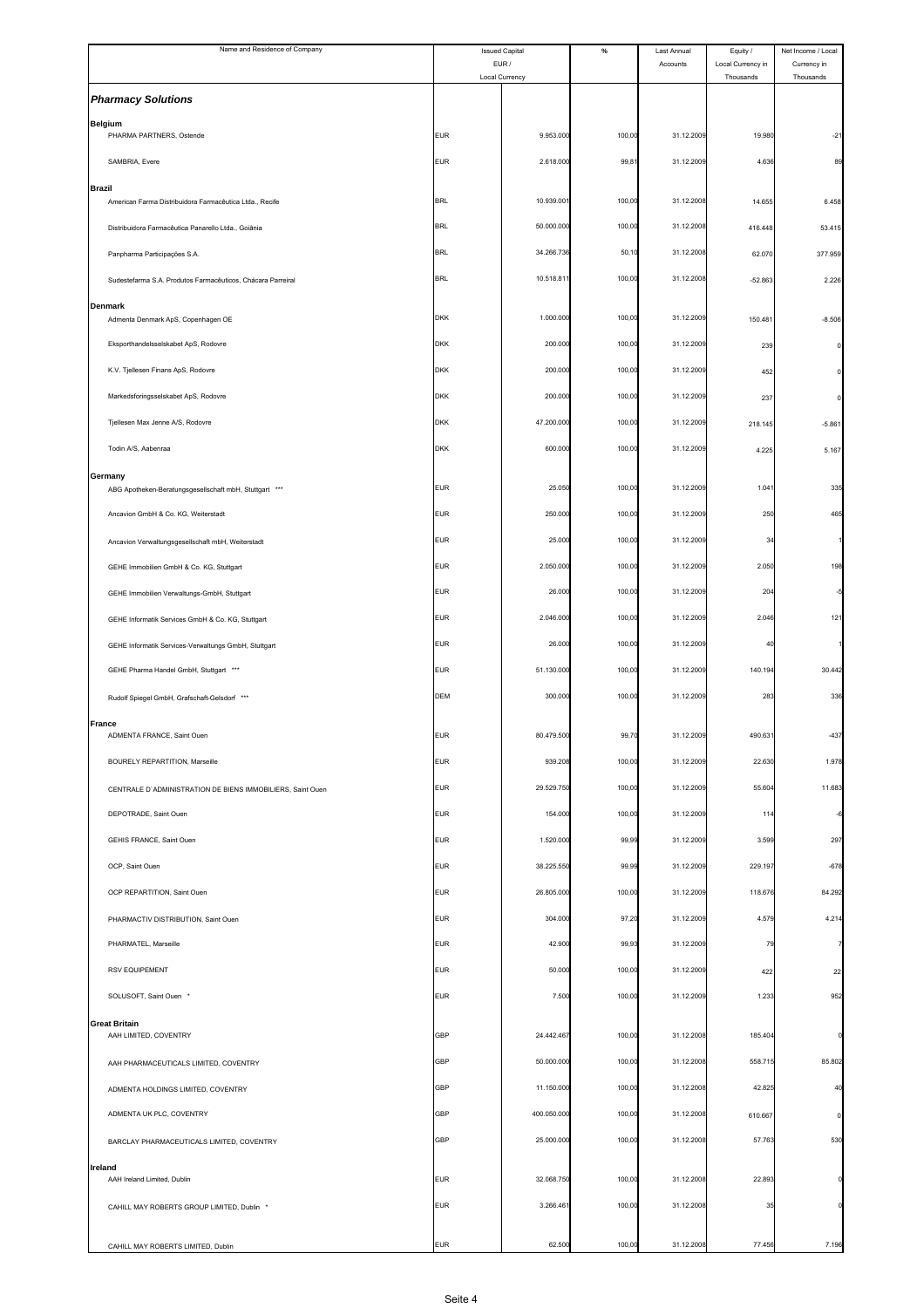| Name and Residence of Company                                                                        | <b>Issued Capital</b>    |                         | $\%$            | Last Annual              | Equity /                       | Net Income / Local       |
|------------------------------------------------------------------------------------------------------|--------------------------|-------------------------|-----------------|--------------------------|--------------------------------|--------------------------|
|                                                                                                      |                          | EUR /<br>Local Currency |                 | Accounts                 | Local Currency in<br>Thousands | Currency in<br>Thousands |
| <b>Pharmacy Solutions</b>                                                                            |                          |                         |                 |                          |                                |                          |
| Ireland<br>Chem Labs Limited, Dublin *                                                               | <b>EUR</b>               | 25.000                  | 100,00          | 31.12.2008               | $-122$                         |                          |
| CMR Holdings Ltd, Dublin *                                                                           | <b>EUR</b>               |                         | 100,00          | 31.12.2008               |                                |                          |
| May Roberts Ltd, Dublin *                                                                            | <b>EUR</b>               | 328.500                 | 100,00          | 31.12.2008               | 230                            |                          |
| Natureline, Dublin *                                                                                 | <b>EUR</b>               | 125                     | 100,00          | 31.12.2008               | $-540$                         |                          |
| P C Cahill & Company Limited, Dublin *                                                               | <b>EUR</b>               | 1.142.295               | 100,00          | 31.12.2008               | 60.937                         |                          |
| Sheridan Distribution Services Ltd, Co Antrim *                                                      | <b>GBP</b>               |                         | 100,00          | 31.12.2008               | 22                             |                          |
| T. Sheridan Sales & Marketing, Dublin *                                                              | <b>EUR</b>               | 167.750                 | 100,00          | 31.12.2008               | 361                            |                          |
| Croatia<br>HERBA Pharma d.o.o., Zagreb *                                                             | <b>HRD</b>               | 19.673                  | 100,00          | 31.12.2008               | п                              |                          |
| Luxembourg                                                                                           | <b>EUR</b>               | 39.618.358              | 100,00          | 31.12.2008               | $-338$                         |                          |
| EUROSANTE (Société en liquidation), LUXEMBOURG *<br>Monaco                                           |                          |                         |                 |                          |                                |                          |
| COMPTOIR MONEGASQUE DE BIOCHIMIE, Monaco                                                             | <b>EUR</b>               | 11.325.000              | 100,00          | 31.12.2009               | 12.717                         | 214                      |
| COMPTOIR PHARMACEUTIQUE MEDITERRANEEN, Monaco                                                        | <b>EUR</b>               | 380.000                 | 99,20           | 31.12.2009               | 5.846                          | 5.122                    |
| SOCIETE D'ETUDES ET DE REALISATIONS INFORMATIQUES, Monaco                                            | <b>EUR</b>               | 152.400                 | 99,25           | 31.12.2009               | 633                            | 443                      |
| Norway<br>Norsk Medisinaldepot AS, Oslo                                                              | <b>NOK</b>               | 300.000.000             | 100,00          | 31.12.2008               | 1.047.368                      | 307.785                  |
| Austria<br>"Aewige" ärztliche Wirtschaftsgesellschaft m.b.H., Wien                                   | <b>EUR</b>               | 436.037                 | 100,00          | 31.12.2009               | 1.150                          | 430                      |
| Admenta Beteiligungs GmbH, Wien                                                                      | <b>EUR</b>               | 1.000.000               | 100,00          | 31.12.2009               | 97.177                         | 14,442                   |
| Admenta Verwaltungs GmbH, Wien                                                                       | <b>EUR</b>               | 35.000                  | 100,00          | 31.12.2009               | 29                             |                          |
| HC Beteiligungsgesellschaft mbH, WIEN                                                                | <b>EUR</b>               | 1.100.000               | 100,00          | 31.12.2009               | 3.769                          | 2.669                    |
| Herba Chemosan Apotheker-AG, WIEN                                                                    | <b>EUR</b>               | 10.755.579              | 99,03           | 31.12.2009               | 116.582                        | 22.152                   |
| Portugal<br>OCP PORTUGAL, PRODUTOS FARMACÊUTICOS, S.A., Maia                                         | <b>EUR</b>               | 35.786.055              | 100,00          | 31.12.2009               | 83.468                         | 5.201                    |
| Slovenia<br>Kemofarmacija, d.d, Ljubljana                                                            | <b>EUR</b>               | 3.674.77                | 97,26           | 31.12.2009               | 22.380                         | 9.229                    |
| Vitapharm, proizvodnja in trgovina farmacevtskih izdelkov d.o.o., Murska sobota                      | <b>EUR</b>               | 8.763                   | 51,00           | 31.12.2009               | 189                            | 225                      |
| <b>Czech Republic</b><br>GEHE Pharma Praha, spol. s r.o., Praha 5                                    | CZK                      | 800.000                 | 100,00          | 31.12.2009               | 15.596.000                     | $-25.397.000$            |
| <b>Manufacturer Solutions</b>                                                                        |                          |                         |                 |                          |                                |                          |
| Austria                                                                                              |                          |                         |                 |                          |                                |                          |
| Celesio Manufacturer Solutions Österreich Vertriebsgesellschaft mbH, Wien                            | <b>EUR</b>               | 35.000                  | 100,00          | 31.12.2009               | $\overline{2}$                 |                          |
| <b>Belgium</b><br>Movianto Belgium Dirk Raes N.V., Drongen                                           | <b>EUR</b>               | 200.000                 | 100,00          | 31.12.2009               | 3.108                          | 439                      |
| Pharmadeal SA, Eghezée                                                                               | <b>EUR</b>               | 2.835.000               | 90,54           | 31.12.2008               | $-4.455$                       | $-341$                   |
| <b>Brazil</b><br>PHARMEXX PARTICIPACÓES LTDA., São Paulo *                                           | <b>BRL</b>               | 4.098.60                | 100,00          | 31.12.2009               | 4.393                          | $-8$                     |
| Chile<br>Etika y Compania Limitada                                                                   | CLP                      | 26.655.107              | 80,00           | 31.12.2008               | 598.439                        | 272.777                  |
| <b>Denmark</b><br>pharmexx Nordic Aps, Copenhagen                                                    | <b>DKK</b>               | 125.000                 | 100,00          | 31.12.2008               | 603                            | 446                      |
| <b>Manufacturer Solutions</b>                                                                        |                          |                         |                 |                          |                                |                          |
| Germany                                                                                              |                          |                         |                 |                          |                                |                          |
| Celesio Manufacturer Solutions Deutschland Vertriebsgesellschaft mbH, Stuttgart ***                  | <b>EUR</b>               | 25.000                  | 100,00          | 31.12.2009               | 25                             | -1                       |
| Celesio Manufacturer Solutions Europe Distributors GmbH, Stuttgart ***                               | <b>EUR</b>               | 25.000                  | 100,00          | 31.12.2009               | 25                             | $-591$                   |
| Dr. Scharm GmbH Medizinisches Marketing, Hirschberg                                                  | <b>EUR</b><br><b>EUR</b> | 25.550<br>25.000        | 90,00<br>100,00 | 31.12.2008<br>31.12.2008 | 408                            | 101                      |
| excellent pharma Management GmbH, Zossen<br>excellent pharma Sales & Marketing GmbH & Co. KG, Zossen | <b>EUR</b>               | 1.000                   | 100,00          | 31.12.2008               | 28<br>1.939                    | $-593$                   |
| Extravert Coaching GmbH, Berlin                                                                      | <b>EUR</b>               | 25.00                   | 90,00           | 31.12.2008               | 33                             | 15                       |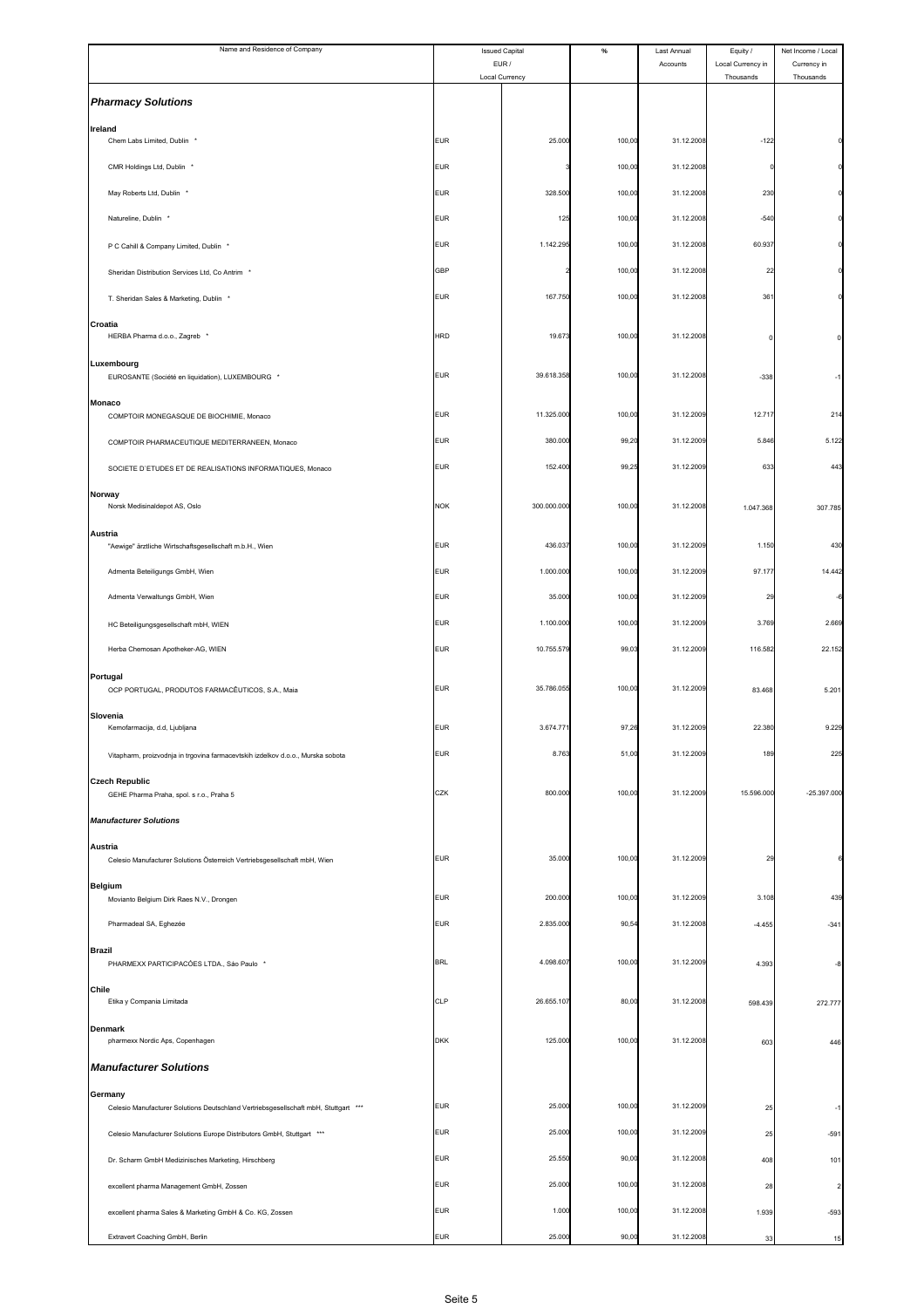| Name and Residence of Company                                                      |            | <b>Issued Capital</b>   | $\%$   | Last Annual | Equity /                       | Net Income / Local       |
|------------------------------------------------------------------------------------|------------|-------------------------|--------|-------------|--------------------------------|--------------------------|
|                                                                                    |            | EUR /<br>Local Currency |        | Accounts    | Local Currency in<br>Thousands | Currency in<br>Thousands |
| <b>Manufacturer Solutions</b>                                                      |            |                         |        |             |                                |                          |
| Germany<br>Faktor X Pharma GmbH, Berlin                                            | <b>EUR</b> | 25.000                  | 90,00  | 31.12.2008  | 16                             | $-85$                    |
| HR Excellent, Hamburg                                                              | <b>EUR</b> | 25.000                  | 91,00  | 31.12.2008  | 36                             | 11                       |
| Movianto Deutschland GmbH, Kist ***                                                | <b>EUR</b> | 105.000                 | 100,00 | 31.12.2008  | 12.248                         | 2.658                    |
| Movianto GmbH, Stuttgart ***                                                       | <b>EUR</b> | 25.000                  | 100,00 | 31.12.2009  | 23                             | $-60$                    |
| P.S.T. Pharmaceutical Sales Teams GmbH, Hirschberg                                 | <b>EUR</b> | 25.000                  | 100,00 | 31.12.2008  | 652                            | 298                      |
| Pharma SP Sales & Promotions GmbH, Berlin                                          | <b>EUR</b> | 25.000                  | 90,00  | 31.12.2008  | 91                             |                          |
| pharmdirekt GmbH, Hirschberg                                                       | <b>EUR</b> | 28.150                  | 80,00  | 31.12.2008  | 2.328                          | 1.212                    |
| pharmexpert GmbH, Hirschberg                                                       | <b>EUR</b> | 100.000                 | 88,25  | 31.12.2008  | 1.463                          | 1.027                    |
| pharmexx GmbH, Hirschberg                                                          | <b>EUR</b> | 45.750                  | 65,00  | 31.12.2008  | 28.690                         | $-16.054$                |
| rexx systems GmbH, Hamburg                                                         | <b>EUR</b> | 25.000                  | 80,00  | 31.12.2008  | 89                             | $-72$                    |
| Synergos GmbH, Hirschberg                                                          | <b>EUR</b> | 25.000                  | 80,00  | 31.12.2008  | 105                            | $\Omega$                 |
| x-pharm GmbH, Hirschberg                                                           | <b>EUR</b> | 25.000                  | 83,40  | 31.12.2008  | 254                            | 97                       |
| <b>Finland</b><br>pharmexx Nordic Oy, Helsinki                                     | <b>EUR</b> | 8.000                   | 100,00 | 31.12.2008  | 117                            | 74                       |
| <b>France</b>                                                                      | <b>EUR</b> | 500                     | 100,00 | 31.12.2009  |                                |                          |
| Celesio Manufacturer Solutions France Distribution SAS<br>Movianto France, Gonesse | <b>EUR</b> | 255.000                 | 100,00 | 31.12.2009  | 4.443                          | -3<br>$-917$             |
| TREDIMED, Saint Ouen                                                               | <b>EUR</b> | 37.000                  | 100,00 | 31.12.2009  | 3                              |                          |
| <b>Great Britain</b>                                                               |            |                         |        |             |                                |                          |
| EVOLUTION HOMECARE SERVICES LIMITED, COVENTRY *                                    | <b>GBP</b> | 100                     | 100,00 | 31.12.2009  | $-945$                         | $-1.610$                 |
| FARILLON LIMITED, COVENTRY                                                         | <b>GBP</b> | 2.001.000               | 100,00 | 31.12.2009  | 2.001                          |                          |
| Healthcare Product Services Ltd., Bedford                                          | <b>GBP</b> |                         | 100,00 | 31.12.2009  | 257                            |                          |
| Healthcare Services Group PLC, Bedford                                             | GBP        | 268.20                  | 100,00 | 31.12.2009  | $-9.056$                       | $-48$                    |
| Movianto UK Limited, Bedford                                                       | GBP        | 16.91                   | 100,00 | 31.12.2009  | 20.514                         | 1.156                    |
| Pharmacare Logistics Limited, Bedford                                              | GBP        | 98                      | 100,00 | 31.12.2009  | 2.282                          | 41 <sup>°</sup>          |
| PHARMEXX ALCHEMY LIMITED, Andover                                                  | GBP        | 100                     | 100,00 | 31.12.2008  | 2.378                          | 913                      |
| PHARMEXX OTC SOLUTIONS LIMITED, Andover                                            | <b>GBP</b> | 100                     | 100,00 | 31.12.2008  | $-41'$                         | $-112$                   |
| PHARMEXX UK LIMITED                                                                | <b>GBP</b> | 1.000                   | 91,50  | 31.12.2008  | 7.625                          | $\circ$                  |
| India<br>csmo Pharmexx India Pvt Ltd                                               | <b>INR</b> | 100.000                 | 55,00  | 31.12.2008  | $-14.875$                      | 235                      |
| Ireland<br>ALCHEMY HEALTHCARE IRELAND LIMITED, Robswall                            | <b>EUR</b> | 100                     | 100,00 |             |                                |                          |
| PHARMEXX IRELAND LIMITED                                                           | <b>EUR</b> | 100                     | 60,00  | 31.12.2008  | $-226$                         | $-226$                   |
| Canada                                                                             |            |                         |        |             |                                |                          |
| pharmexx Canada Inc., Toronto                                                      | CAD        | 2.547.000               | 100,00 | 31.12.2008  | 6.379                          | 0                        |
| Pro-Pharma Contract Selling Services Inc., Brampton                                | CAD        | 101                     | 100,00 | 31.12.2008  | 1.522                          | 184                      |
| Luxembourg<br>NEW STAR S.A., Luxembourg                                            | <b>EUR</b> | 333.326                 | 100,00 | 31.12.2008  | 334                            |                          |
| <b>Manufacturer Solutions</b>                                                      |            |                         |        |             |                                |                          |
| <b>Netherlands</b><br>Movianto Nederland B.V., Baarn                               | <b>EUR</b> | 18.000                  | 100,00 | 31.12.2009  | 18                             | $-234$                   |
| Pharmexx Nederland B.V., Dronten                                                   | <b>EUR</b> | 18.000                  | 70,00  | 31.12.2008  | $-36$                          | $-54$                    |
| White Swan Corporation B.V., Delft *                                               | <b>EUR</b> | 18.200                  | 100,00 | 31.12.2008  | 2.819                          | 712                      |
| Austria                                                                            |            |                         |        |             |                                |                          |
| pharmexx GmbH                                                                      | <b>EUR</b> | 35.000                  | 65,00  | 31.12.2008  | 497                            | 149                      |
| SANOVA Pharma GesmbH, WIEN                                                         | <b>EUR</b> | 363.364                 | 100,00 | 31.12.2009  | 4.313                          | 2.095                    |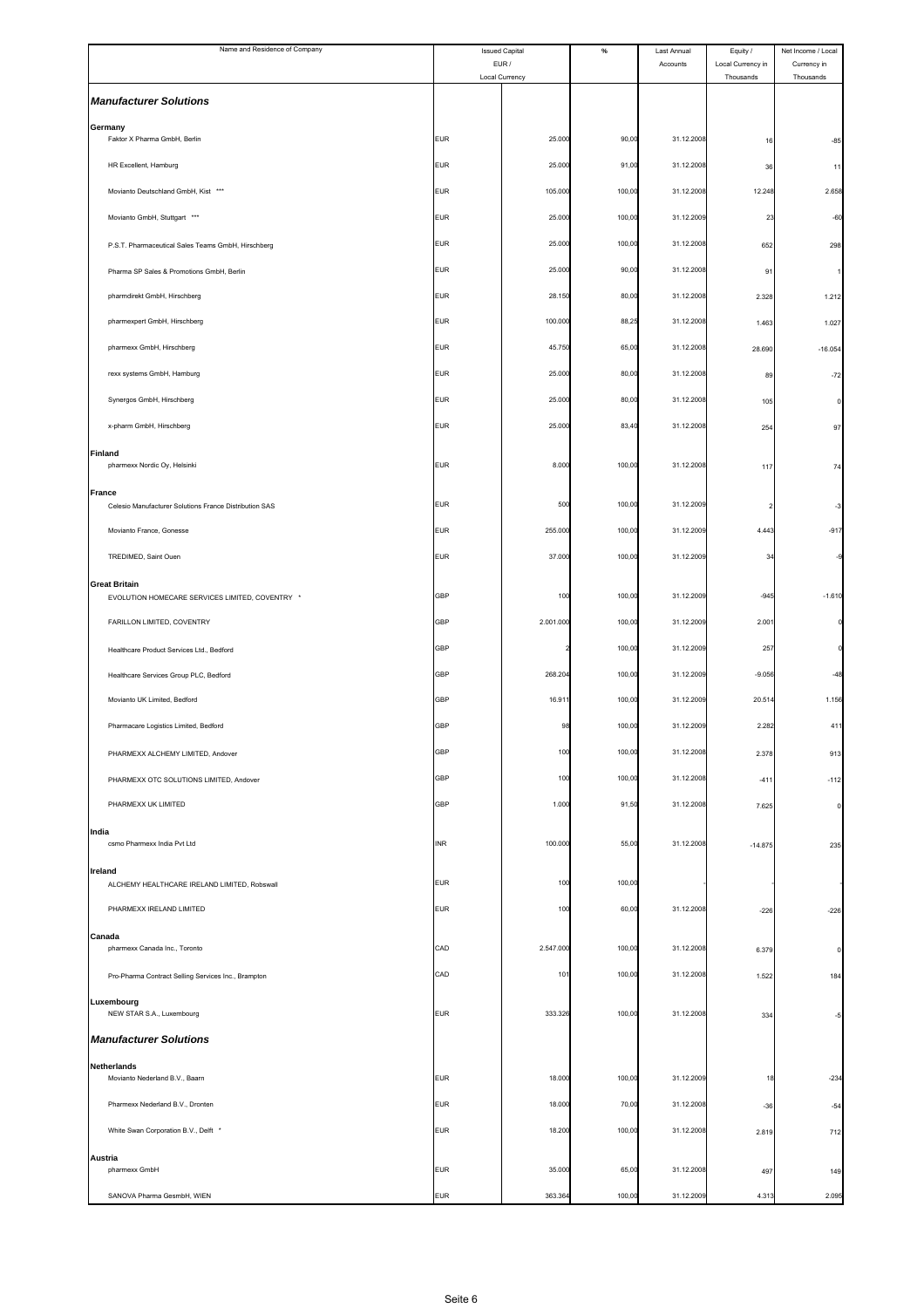| Name and Residence of Company                                                                   | <b>Issued Capital</b><br>EUR / |                | $\%$   | Last Annual<br>Accounts | Equity /<br>Local Currency in | Net Income / Local<br>Currency in |
|-------------------------------------------------------------------------------------------------|--------------------------------|----------------|--------|-------------------------|-------------------------------|-----------------------------------|
|                                                                                                 |                                | Local Currency |        |                         | Thousands                     | Thousands                         |
| <b>Manufacturer Solutions</b>                                                                   |                                |                |        |                         |                               |                                   |
| Portugal<br>AURYN Produtos Farmacêuticos, Unipessoal, Lda., Monte Estoril                       | <b>EUR</b>                     | 5.000          | 100,00 |                         |                               |                                   |
| EXCELENT Farma Portugal Consultoria e Formação Farmacêutica, Unipessoal, Lda., Monte Estoril    | <b>EUR</b>                     | 5.000          | 100,00 | 31.12.2008              | 151                           | 43                                |
| FLEXIFARMA Promoção de Produtos Farmacêuticos, Unipessoal, Lda., Monte Estoril                  | <b>EUR</b>                     | 5.000          | 100,00 | 31.12.2008              | 131                           | 68                                |
| KIRONFARMA Produtos Farmacêuticos, Unipessoal, Lda., Monte Estoril                              | <b>EUR</b>                     | 50.000         | 100,00 | 31.12.2008              | 1.230                         | $-397$                            |
| MOVIANTO PORTUGAL, S.A., Maia                                                                   | <b>EUR</b>                     | 50.000         | 100,00 | 31.12.2009              | 36                            | 14                                |
| PHARMEXX Portugal, Lda., Monte Estoril                                                          | <b>EUR</b>                     | 50.000         | 99,80  | 31.12.2008              | 2.175                         | 388                               |
| PRÉVIS Produtos Farmacêuticos, Unipessoal, Lda., Monte Estoril                                  | <b>EUR</b>                     | 5.000          | 100,00 |                         |                               |                                   |
| ROFARM Ibérica Produtos Farmacêutiocs, Unipessoal, Lda., Monte Estoril                          | <b>EUR</b>                     | 5.000          | 100,00 | 31.12.2008              | 103                           | 35                                |
| Sweden                                                                                          |                                |                |        |                         |                               |                                   |
| Boost AB, Stockholm                                                                             | <b>SEK</b>                     | 100.000        | 100,00 | 31.12.2008              | 114                           | 14                                |
| Kinchard Solutions AB, Stockholm *                                                              | <b>SEK</b>                     | 143.000        | 100,00 | 31.12.2008              | 164                           | 22                                |
| pharmexx Nordic AB, Stockholm                                                                   | <b>SEK</b>                     | 100.000        | 100,00 | 31.12.2008              | 2.351                         | 746                               |
| <b>Spain</b><br>AVS HEALTH ESPAÑA, S.L.                                                         | <b>EUR</b>                     | 3.003.006      | 100,00 | 31.12.2009              | 5.915                         | 62                                |
| LABORATORIOS BIOMEDIPHARMA, S.L., BARCELONA                                                     | <b>EUR</b>                     | 3.005          | 100,00 | 31.12.2008              | $-209$                        | $-112$                            |
| LABORATORIOS DOCTA, S.L., BARCELONA                                                             | <b>EUR</b>                     | 3.005          | 100,00 | 31.12.2008              | 321                           | 317                               |
| LABORATORIOS FARMACEUTICOS ARABIS, S.L., BARCELONA                                              | <b>EUR</b>                     | 2.945          | 100,00 | 31.12.2008              | 53                            | 49                                |
| MOVIANTO ESPAÑA, S.A., Getafe                                                                   | <b>EUR</b>                     | 3.071.970      | 75,00  | 31.12.2009              | 1.112                         | $-759$                            |
| PHARMEXX INTERNATIONAL SPAIN, S.L.U., BARCELONA                                                 | <b>EUR</b>                     | 6.010          | 100,00 | 31.12.2008              | 283                           | 276                               |
| <b>Czech Republic</b>                                                                           |                                |                |        |                         |                               |                                   |
| Movianto Ceska republika s.r.o., Podoli                                                         | CZK                            | 1.000.000      | 100,00 | 31.12.2009              | 91.011                        | 21.627                            |
| pharmexx s. r. o., Prague                                                                       | CZK                            | 1.000.000      | 55,00  | 31.12.2008              | 1.190                         | 495                               |
| <b>Turkey</b><br>BONSER Sağlık Danışmanlık Bilgisayar ve Yayıncılık Tic.Ltd.Şti., Istanbul      | TRY                            | 15.000         | 99,50  | 31.12.2008              | 246                           | 24                                |
| TAYMED Danışmanlık Eğitim Bilgisayar ve Yayıncılık Tic.Ltd.Şit., Istanbul                       | <b>TRY</b>                     | 90.000         | 99,92  | 31.12.2008              | 228                           | 46                                |
| TAYMED Ilaç Pazarlama San. Tic.Ltd.Şti., Istanbul                                               | TRY                            | 30.000         | 99,75  | 31.12.2008              | 224                           | 72                                |
| TAYMED Sağlık Ürünleri Tic.Ltd.Şti., Istanbul                                                   | TRY                            | 3.825.000      | 99,90  | 31.12.2008              | 18.462                        | $-1.202$                          |
| TAYSER Sağlık Danışmanlık Bilgisayar ve Yayıncılık Tic.Ltd.Şti., Istanbul                       | <b>EUR</b>                     | 15.000         | 99,50  | 31.12.2008              | 143                           | 54                                |
| Others/Misc.                                                                                    |                                |                |        |                         |                               |                                   |
| Germany                                                                                         | <b>EUR</b>                     | 25.000         | 100,00 | 31.12.2009              | 25                            | 6.110                             |
| Admenta Deutschland Beteiligungs-GmbH, Stuttgart ***<br>Admenta Deutschland GmbH, Stuttgart *** | <b>EUR</b>                     | 25.000         | 100,00 | 31.12.2009              | 62.243                        | $-21.943$                         |
| Alliance Apotheken Management GmbH, Stuttgart ***                                               | <b>EUR</b>                     | 25.000         | 100,00 | 31.12.2009              | 25                            | $-266$                            |
|                                                                                                 | <b>EUR</b>                     | 25.000         | 100,00 | 31.12.2009              | 25                            | $-189$                            |
| Apo Interim Personalservice GmbH, Stuttgart ***                                                 | <b>EUR</b>                     | 25.000         | 100,00 | 31.12.2009              | $-923$                        | 929                               |
| Dritte GEHE Gesellschaft für Beteiligungsbesitz mbH, Stuttgart                                  | <b>EUR</b>                     | 500.000        | 100,00 | 31.12.2009              | 500                           | $-8.731$                          |
| Inten GmbH, Stuttgart ***                                                                       |                                |                |        |                         |                               |                                   |
| <b>France</b><br>TREDIMED FRANCE, Saint Ouen                                                    | <b>EUR</b>                     | 37.000         | 100,00 | 31.12.2009              | 1.539                         | $-1.074$                          |
| Greece<br>OBS pharmexx Hellas Societe Anonyme *                                                 | <b>EUR</b>                     | 60.000         | 100,00 | 31.12.2008              | 29                            |                                   |
| <b>Great Britain</b><br>0800DocMorris Limited, London *                                         | <b>GBP</b>                     |                | 100,00 |                         |                               |                                   |
| 2012 DREAM LIMITED, COVENTRY *                                                                  | <b>GBP</b>                     | 100            | 100,00 | 31.12.2009              | 32                            |                                   |
| A C F (ELECTRICAL DISTRIBUTORS) LTD, COVENTRY *                                                 | <b>GBP</b>                     | 51.000         | 100,00 | 31.12.2006              | $-98$                         |                                   |
|                                                                                                 | <b>GBP</b>                     | 4.000          | 100,00 |                         |                               |                                   |
| A C FERGUSON (CHEMIST) LIMITED, COVENTRY *                                                      |                                |                |        |                         |                               |                                   |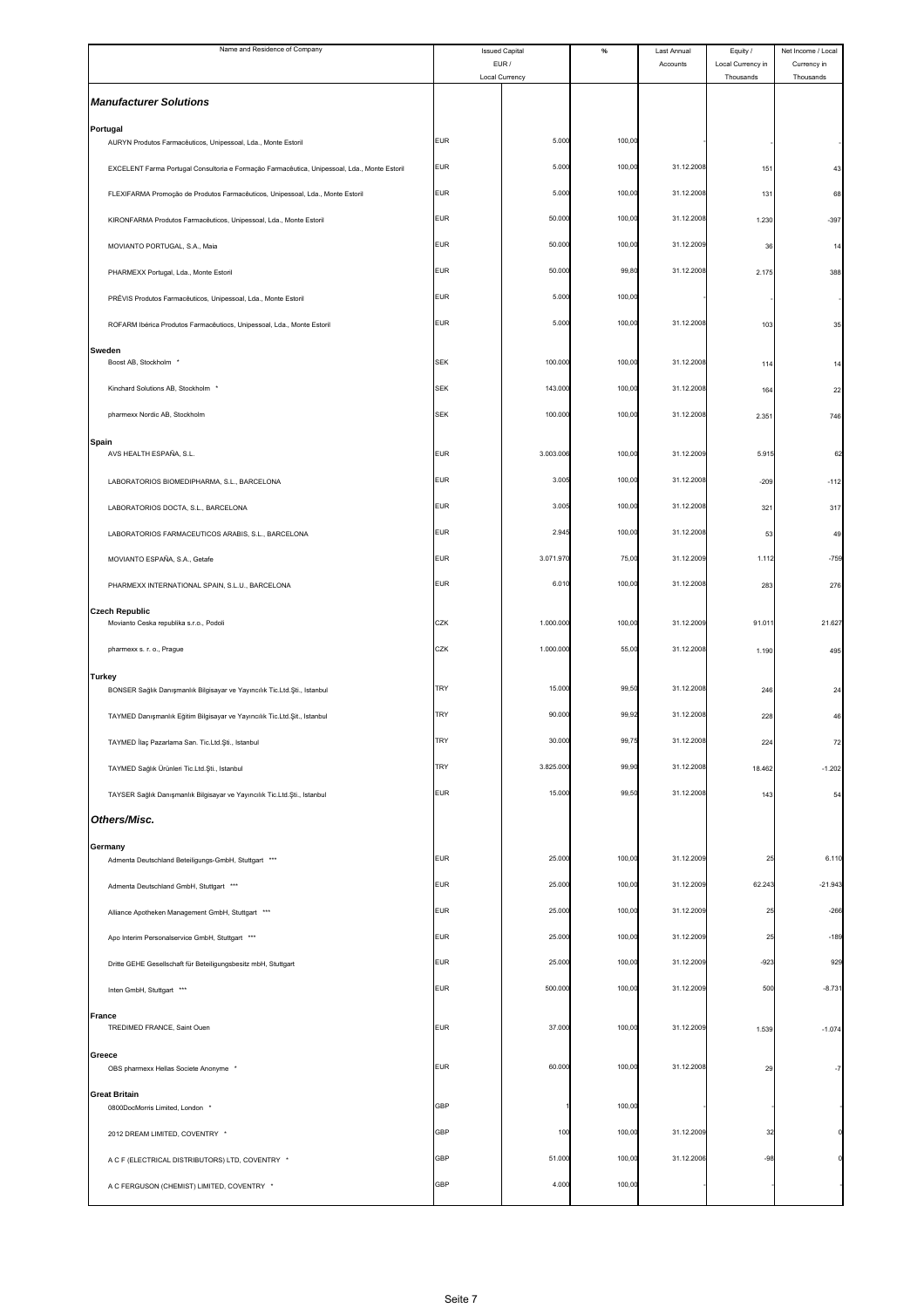| Name and Residence of Company                                              | <b>Issued Capital</b><br>EUR / |                | $\%$   | Last Annual | Equity /                       | Net Income / Local       |
|----------------------------------------------------------------------------|--------------------------------|----------------|--------|-------------|--------------------------------|--------------------------|
|                                                                            |                                | Local Currency |        | Accounts    | Local Currency in<br>Thousands | Currency in<br>Thousands |
| Others/Misc.                                                               |                                |                |        |             |                                |                          |
| <b>Great Britain</b><br>A F CANNON (DISPENSING CHEMISTS) LIMITED, COVENTRY | GBP                            | 100            | 100,00 | 31.12.2009  | 166                            |                          |
| A MILLER (CHEMIST) LIMITED, Glasgow *                                      | GBP                            | 9.750          | 100,00 | 31.12.2009  | 1215                           |                          |
| A. HOUGH (HEAT SEAL) LIMITED, COVENTRY                                     | GBP                            | 1.000          | 100,00 | 31.12.2009  |                                |                          |
| A. SUTHRELL (HAULAGE) LIMITED, COVENTRY *                                  | GBP                            | 10.100         | 100,00 | 31.12.2009  | 10                             |                          |
| A.E. FARROW & SONS LIMITED, COVENTRY *                                     | GBP                            | 2.752          | 100,00 | 31.12.2009  | 38                             |                          |
| A.F. MARSHALL LIMITED, COVENTRY *                                          | <b>GBP</b>                     | 9.000          | 100,00 | 31.12.2009  | 122                            |                          |
| A.H. CLARK (ALLINGTON) LIMITED, COVENTRY *                                 | GBP                            | 1.000          | 100,00 | 31.12.2009  | 25                             |                          |
| A.H. CLARK (MAIDSTONE) LIMITED, COVENTRY *                                 | GBP                            | 10.000         | 100,00 | 31.12.2009  | 7                              |                          |
|                                                                            | GBP                            | 11.110         | 100,00 | 31.12.2009  |                                |                          |
| AAH BUILDERS SUPPLIES LIMITED, COVENTRY *                                  | GBP                            | 100.000        | 100,00 | 31.12.2009  | 9.685                          |                          |
| AAH CONSUMER PRODUCTS LIMITED, COVENTRY *                                  | <b>GBP</b>                     | 45.000         | 100,00 | 31.12.2009  | $-502$                         |                          |
| AAH ELEVEN LIMITED, COVENTRY *                                             |                                |                |        | 31.12.2009  | 273                            |                          |
| AAH FIVE LIMITED, COVENTRY                                                 | GBP                            | 8.000          | 100,00 |             | 8                              |                          |
| AAH FOUR LIMITED, COVENTRY *                                               | GBP                            | 61.610         | 100,00 | 31.12.2009  | 62                             |                          |
| AAH FURB PENSION TRUSTEE LIMITED, COVENTRY *                               | GBP                            | 1.000          | 100,00 | 31.12.2009  |                                |                          |
| AAH GEARS LIMITED, COVENTRY *                                              | GBP                            | 475.000        | 100,00 | 31.12.2009  | 475                            |                          |
| AAH GLASS & WINDOWS LIMITED, COVENTRY *                                    | GBP                            | 3.150          | 100,00 | 31.12.2009  | 3                              |                          |
| AAH HEALTHCARE LIMITED, COVENTRY *                                         | GBP                            | 12.100         | 100,00 | 31.12.2009  | 110                            |                          |
| AAH Lloyds Insurance (IoM) Limited, Douglas                                | GBP                            | 100.000        | 100,00 | 31.12.2006  | 2.650                          | 89                       |
| AAH LLOYDS PENSION TRUSTEES LIMITED, COVENTRY *                            | <b>GBP</b>                     |                | 100,00 | 31.12.2009  |                                |                          |
| AAH NOMINEES LIMITED, COVENTRY *                                           | GBP                            |                | 100,0  | 31.12.2009  |                                |                          |
| AAH ONE LIMITED, Glasgow *                                                 | GBP                            |                | 100,00 | 31.12.2009  |                                |                          |
| AAH PACKED PRODUCTS LIMITED, COVENTRY *                                    | GBP                            | 100            | 100,00 | 31.12.2009  | 90                             |                          |
| AAH PENSION TRUSTEES LIMITED, COVENTRY *                                   | GBP                            |                | 100,00 | 31.12.2009  |                                |                          |
| AAH RETAIL PHARMACY LIMITED, COVENTRY *                                    | GBP                            | 1.550          | 100,00 | 31.12.2009  | 2                              |                          |
| AAH SERVICES LIMITED, COVENTRY *                                           | GBP                            | 1.000.000      | 100,00 | 31.12.2009  | 1.000                          |                          |
| AAH SEVENTEEN LIMITED, COVENTRY *                                          | <b>GBP</b>                     | 5.050          | 100,00 | 31.12.2009  | $-58$                          |                          |
| AAH SIX LIMITED, COVENTRY                                                  | GBP                            | 10.000         | 100,00 | 31.12.2009  | 10                             |                          |
| AAH SIXTEEN LIMITED, COVENTRY *                                            | GBP                            | 27.000         | 100,00 | 31.12.2009  | 27                             |                          |
| AAH SUBSIDIARIES LIMITED, COVENTRY *                                       | <b>GBP</b>                     | 100            | 100,00 | 31.12.2009  | 0                              |                          |
| AAH TURBINES LIMITED, COVENTRY *                                           | GBP                            |                | 100,00 | 31.12.2009  | $\circ$                        |                          |
| AAH TWELVE LIMITED, COVENTRY *                                             | <b>GBP</b>                     | 2.150          | 100,00 | 31.12.2009  | $-23$                          |                          |
| AAH TWENTY EIGHT LIMITED, COVENTRY *                                       | GBP                            | 3.332          | 100,00 | 31.12.2009  | 30                             |                          |
| AAH TWENTY FIVE LIMITED, COVENTRY *                                        | GBP                            | 1.000          | 100,00 | 31.12.2009  |                                |                          |
| AAH TWENTY FOUR LIMITED, Glasgow *                                         | <b>GBP</b>                     | 100.000        | 100,00 | 31.12.2009  | 1.259                          |                          |
| AAH TWENTY LIMITED, COVENTRY *                                             | GBP                            | 596.570        | 100,00 | 31.12.2009  | 441                            |                          |
| AAH TWENTY ONE LIMITED, COVENTRY *                                         | <b>GBP</b>                     | 700.000        | 100,00 | 31.12.2009  | 265                            |                          |
| AAH TWENTY SEVEN LIMITED, COVENTRY                                         | GBP                            | 2.000          | 100,00 | 31.12.2009  | 653                            |                          |
| AAH TWENTY THREE LIMITED, GLASGOW *                                        | GBP                            | 500.000        | 100,00 | 31.12.2009  | $-246$                         |                          |
| AAH TWENTY TWO LIMITED, COVENTRY *                                         | <b>GBP</b>                     | 16.000.000     | 100,00 | 31.12.2009  | 6.406                          |                          |
| ACEPEARL LIMITED, COVENTRY *                                               | GBP                            |                | 100,00 | 31.12.2009  | 339                            |                          |
| ACKLAM & WOOD LIMITED, COVENTRY *                                          | <b>GBP</b>                     |                | 100,00 | 31.12.2009  | 403                            |                          |
| ACME DRUG CO. LIMITED, GLASGOW *                                           | GBP                            | 10.000         | 100,00 | 31.12.2009  | $-703$                         |                          |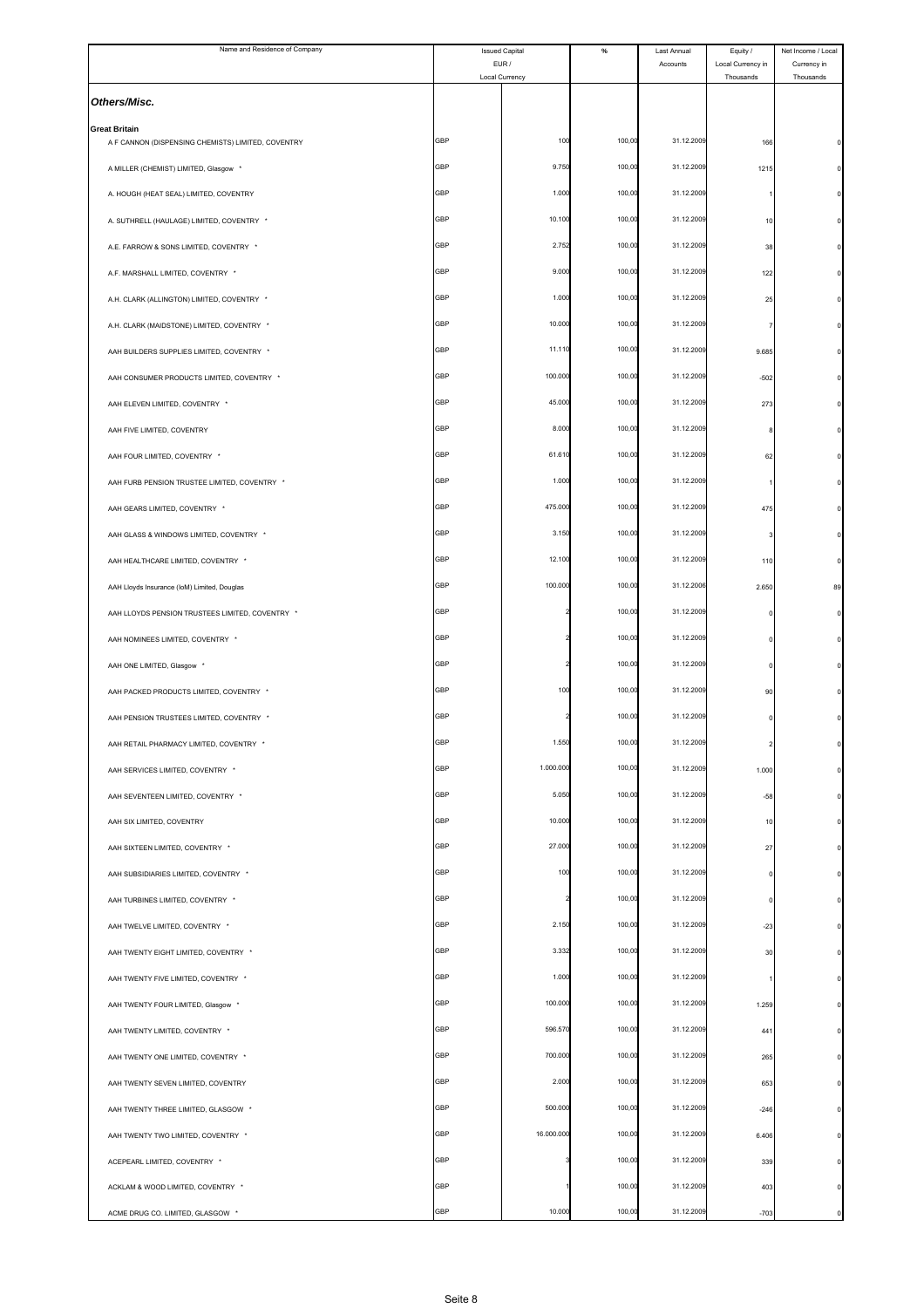| Name and Residence of Company                               | <b>Issued Capital</b><br>EUR / |                | $\%$   | Last Annual<br>Accounts | Equity /<br>Local Currency in | Net Income / Local<br>Currency in |
|-------------------------------------------------------------|--------------------------------|----------------|--------|-------------------------|-------------------------------|-----------------------------------|
|                                                             |                                | Local Currency |        |                         | Thousands                     | Thousands                         |
| Others/Misc.                                                |                                |                |        |                         |                               |                                   |
| <b>Great Britain</b><br>ACTONS CHEMISTS LIMITED, COVENTRY * | GBP                            | 100            | 100,00 | 31.12.2009              | $-651$                        |                                   |
| ADDED MARKETING LIMITED, COVENTRY *                         | GBP                            | 50.000         | 100,00 | 31.12.2009              | 50                            |                                   |
| ADMENTA PENSION TRUSTEES LIMITED, COVENTRY *                | <b>GBP</b>                     | 100            | 100,00 | 31.12.2009              |                               |                                   |
| ADVANCED MEDICAL COMMUNICATIONS LIMITED, COVENTRY *         | GBP                            | 100            | 100,00 | 31.12.2009              | 12                            |                                   |
| ALAN BASS LIMITED, COVENTRY *                               | <b>GBP</b>                     | 1.000          | 100,00 | 31.12.2009              | ۰F                            |                                   |
| ALCHEM (SOUTHERN) LIMITED, COVENTRY *                       | GBP                            | 10.000         | 100,00 | 31.12.2009              | 92                            |                                   |
| ANANCREST LIMITED, COVENTRY *                               | GBP                            | 10             | 100,00 | 31.12.2009              |                               |                                   |
| ANDREWS AND COURIE LIMITED, COVENTRY *                      | <b>GBP</b>                     | 2.560.800      | 100,00 | 31.12.2009              | 2.42                          |                                   |
| ANGELA SMITH LIMITED, COVENTRY                              | <b>GBP</b>                     | 1.000          | 100,00 | 31.12.2009              |                               |                                   |
| ANSON TRADING LIMITED, COVENTRY *                           | <b>GBP</b>                     | 100            | 100,00 | 31.12.2009              |                               |                                   |
| APPLEBY-HINTON LIMITED, COVENTRY *                          | GBP                            | 100            | 100,00 | 31.12.2009              | 86                            |                                   |
| ARCHSILVER LIMITED, COVENTRY *                              | GBP                            |                | 100,00 | 31.12.2009              | 661                           |                                   |
| ARTHUR KENDRICK LIMITED, COVENTRY *                         | GBP                            | 100            | 100,00 | 31.12.2009              | $5^{\circ}$                   |                                   |
| AYRSHIRE PHARMACEUTICALS LIMITED, Glasgow *                 | <b>GBP</b>                     | 502.500        | 100,00 | 31.12.2009              | 507                           |                                   |
| BACHEM PHARMACY LIMITED, COVENTRY *                         | <b>GBP</b>                     |                | 100,00 | 31.12.2009              |                               |                                   |
| BANNISTER & THATCHER LIMITED, COVENTRY *                    | GBP                            | 84.250         | 100,00 | 31.12.2009              | 1,996                         |                                   |
| BANNISTER (PINFOLD) LIMITED, COVENTRY *                     | GBP                            | 3.000          | 100,00 | 31.12.2009              |                               |                                   |
| BARCLAY ENTERPRISE LIMITED, COVENTRY *                      | GBP                            | 5.000.000      | 100,00 | 31.12.2009              | 5.004                         |                                   |
| BARCLAY PHARMACEUTICALS (ATHERSTONE) LIMITED, COVENTRY *    | <b>GBP</b>                     | 5.000.000      | 100,00 | 31.12.2009              | 5.072                         |                                   |
| BARLEY CHEMISTS HOLDINGS LIMITED, COVENTRY *                | <b>GBP</b>                     | 50.000         | 100,00 | 31.12.2009              | 401                           |                                   |
| BARRY BLADON LIMITED, COVENTRY *                            | GBP                            | 500            | 100,00 | 31.12.2009              |                               |                                   |
| BARRY SHOOTER (ROMFORD) LIMITED, COVENTRY *                 | GBP                            | 1.000          | 100,00 | 31.12.2009              | 757                           |                                   |
| BARTON PHARMACY (TORQUAY) LIMITED, COVENTRY *               | GBP                            | 100            | 100,00 |                         |                               |                                   |
| BEAUTY CARE DRUGSTORES LIMITED, COVENTRY                    | ЭBР                            | 33.OC          | 100,0  | 31.12.200               | $-64$                         |                                   |
| BELLA DONNA PHARMACY LIMITED, COVENTRY *                    | GBP                            | 100            | 100,00 | 31.12.2009              | 64                            |                                   |
| BELLYEOMAN PHARMACY LIMITED, Glasgow *                      | GBP                            | 1.000          | 100,00 | 31.12.2009              | $-26$                         |                                   |
| BENEFIT HEALTH FOODS LIMITED, COVENTRY *                    | GBP                            |                | 100,00 | 31.12.2009              |                               |                                   |
| BENSON PHARMACY LIMITED, COVENTRY *                         | <b>GBP</b>                     | 1.000          | 100,00 | 31.12.2009              |                               |                                   |
| BERKELEY PERFUMERY (HOME AND OVERSEAS) LIMITED, COVENTRY *  | <b>GBP</b>                     | 300            | 100,00 | 31.12.2009              |                               |                                   |
| BERKELEY PHARMACEUTICALS LIMITED, COVENTRY *                | <b>GBP</b>                     | 9.900          | 100,00 | 31.12.2009              | 10                            |                                   |
| BERKSHIRE MEDICAL SUPPLIES LIMITED, COVENTRY *              | GBP                            | 80             | 100,00 | 31.12.2009              | 1.646                         |                                   |
| BERNARD PITT (SEATON) LIMITED, COVENTRY                     | GBP                            | 3.760          | 100,00 | 31.12.2009              |                               |                                   |
| BIG PHARMA LIMITED, Glasgow *                               | <b>GBP</b>                     | 402            | 100,00 |                         |                               |                                   |
| BLACKLOCK (CHEMISTS) LIMITED, COVENTRY *                    | <b>GBP</b>                     | 100            | 100,00 | 31.12.2009              | 13                            |                                   |
| BLAKEY & GRIFFIN LIMITED, COVENTRY *                        | <b>GBP</b>                     | 80             | 100,00 | 31.12.2009              | 621                           |                                   |
| BLANDFORD TRANSPORT COMPANY LIMITED, COVENTRY               | GBP                            | 100            | 100,00 | 31.12.2009              | -195                          |                                   |
| BRIAN CORPS (CHEMIST) LIMITED, COVENTRY *                   | GBP                            | 100            | 100,00 | 31.12.2009              | 0                             |                                   |
| BRIDGETON HEALTH CENTRE PHARMACY LIMITED, Glasgow           | <b>GBP</b>                     | 140            | 61,43  | 31.12.2009              | 168                           |                                   |
| BRIDPORT MEDICAL CENTRE SERVICES LIMITED, COVENTRY *        | GBP                            | 100            | 100,00 | 31.12.2009              | $-634$                        |                                   |
| BROWN GRAY & COMPANY LIMITED, Glasgow *                     | <b>GBP</b>                     | 9.000          | 100,00 | 31.12.2009              |                               |                                   |
| BRYAN WEIGHTMAN LIMITED, COVENTRY *                         | GBP                            |                | 100,00 | 31.12.2009              |                               |                                   |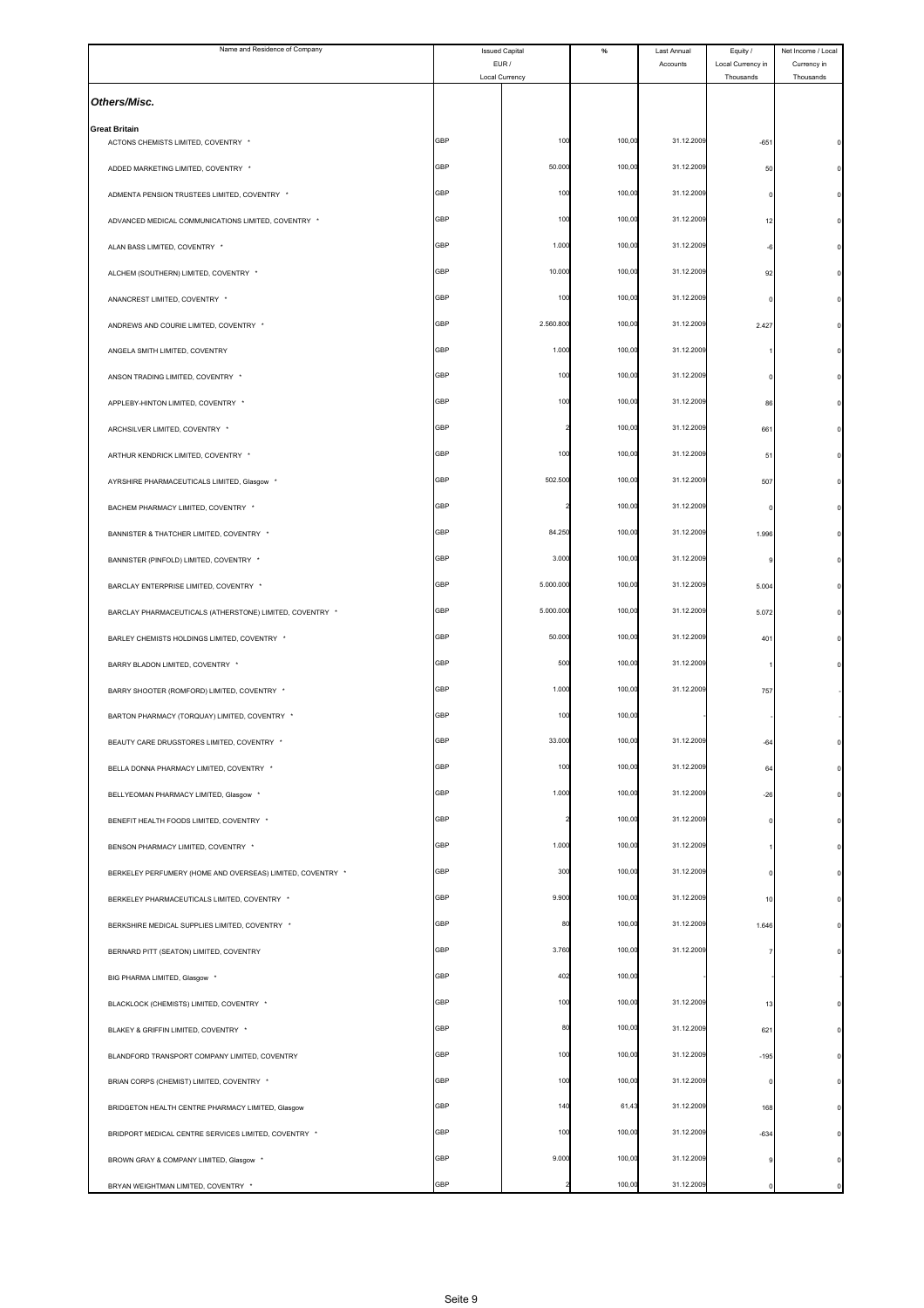| Name and Residence of Company                                              | <b>Issued Capital</b><br>EUR / |                | $\%$   | Last Annual<br>Accounts | Equity /<br>Local Currency in | Net Income / Local<br>Currency in |
|----------------------------------------------------------------------------|--------------------------------|----------------|--------|-------------------------|-------------------------------|-----------------------------------|
|                                                                            |                                | Local Currency |        |                         | Thousands                     | Thousands                         |
| Others/Misc.                                                               |                                |                |        |                         |                               |                                   |
| <b>Great Britain</b><br>BUILDING SUPPLIES (NOTTINGHAM) LIMITED, COVENTRY * | GBP                            | 60.000         | 100,00 | 31.12.2009              | 60                            |                                   |
| BZB LIMITED, COVENTRY *                                                    | GBP                            | 900            | 100,00 | 31.12.2009              | 20                            |                                   |
| C E UNDERHILL & SONS LIMITED, COVENTRY *                                   | GBP                            | 774            | 100,00 | 31.12.2009              | 608                           |                                   |
| C. H. POMEROY LIMITED, COVENTRY *                                          | GBP                            | 1.000          | 100,00 | 31.12.2009              | 74                            |                                   |
| C. PEIRS AND SON LIMITED, COVENTRY *                                       | GBP                            | 100            | 100,00 | 31.12.2009              | 114                           |                                   |
| CAMHOPE LIMITED, COVENTRY *                                                | GBP                            | 60             | 100,00 | 31.12.2009              | 213                           |                                   |
| CARACROWN LIMITED, COVENTRY *                                              | GBP                            | 999            | 100,00 | 31.12.2009              |                               |                                   |
| CARONET TRADING LIMITED, COVENTRY *                                        | GBP                            |                | 100,00 | 31.12.2009              |                               |                                   |
| CASTLEREAGH PHARMACEUTICALS LIMITED, COVENTRY *                            | GBP                            | 10.000         | 100,00 | 31.12.2009              | 10                            |                                   |
| CELESIO MANUFACTURER SOLUTIONS UK DISTRIBUTORS LIMITED, COVENTRY *         | <b>GBP</b>                     |                | 100,00 | 31.12.2009              | 0                             |                                   |
| CENTURION INVESTMENTS (1991) LIMITED, COVENTRY                             | GBP                            | 12             | 100,00 | 31.12.2009              | 801                           |                                   |
| CHEMISTS HOLDINGS LIMITED, COVENTRY *                                      | GBP                            | 580.277        | 100,00 | 31.12.2009              | 575                           |                                   |
| CIVICEASY LIMITED, COVENTRY *                                              | GBP                            | 100            | 100,00 | 31.12.2009              | $-696$                        |                                   |
| CLARK CARE GROUP LIMITED, COVENTRY *                                       | GBP                            | 20.200         | 100,00 | 31.12.2006              | 1.359                         |                                   |
| CLARK MUNRO LIMITED, Glasgow *                                             | GBP                            | 100            | 100,00 |                         |                               |                                   |
| CMR HOLDINGS (UK) LIMITED, COVENTRY *                                      | GBP                            | 300.000        | 100,00 | 31.12.2008              | 300                           | 373                               |
| COMMUNITY PHARMACIES LIMITED, COVENTRY                                     | GBP                            | 175            | 100,00 | 31.12.2009              |                               |                                   |
| CORNWELLS (WHOLESALE) LIMITED, COVENTRY *                                  | GBP                            | 100            | 100,00 | 31.12.2009              | $-84$                         |                                   |
| CRAIG & LOVERING LIMITED, COVENTRY *                                       | GBP                            | 1.000          | 100,00 | 31.12.2009              | $\Omega$                      |                                   |
| CROSS AND HERBERT (DEVON) LIMITED, COVENTRY *                              | GBP                            | 8.654          | 100,00 | 31.12.2009              | 2.005                         |                                   |
| CROSS AND HERBERT (HOLDINGS) LIMITED, COVENTRY *                           | GBP                            | 417.225        | 100,00 | 31.12.2009              | 2.167                         |                                   |
| CROSS AND HERBERT LIMITED, COVENTRY *                                      | GBP                            | 106.500        | 100,00 | 31.12.2009              | 8.733                         |                                   |
| D J & M BOYLE LIMITED, Glasgow *                                           | GBP                            | 1.300.000      | 100,00 | 31.12.2009              | 881                           |                                   |
| D S BENTON LIMITED, COVENTRY *                                             | ЭBР                            | 1.50           | 100,0  | 31.12.200               | 148                           |                                   |
| D.F. & B. KAYE LIMITED, COVENTRY *                                         | GBP                            | 100            | 100,00 | 31.12.2009              | 39                            |                                   |
| D.F. BRINT (PORTISHEAD) LIMITED, COVENTRY *                                | GBP                            | 100            | 100,00 | 31.12.2009              | 83                            |                                   |
| DAVID J THOMAS LIMITED, COVENTRY                                           | GBP                            | 100            | 100,00 | 31.12.2009              | 639                           |                                   |
| DAVID LOW (CHEMISTS) LIMITED, COVENTRY *                                   | <b>GBP</b>                     | 2.000          | 100,00 | 31.12.2009              | $\overline{a}$                |                                   |
| DAVID TAUBER LIMITED, COVENTRY *                                           | GBP                            |                | 100,00 | 31.12.2009              | 15                            |                                   |
| DEANS PHARMACY LIMITED, COVENTRY                                           | GBP                            | 40.000         | 100,00 | 31.12.2009              | 40                            |                                   |
| DERBY (VERNON STREET) LIMITED, COVENTRY                                    | GBP                            | 100            | 100,00 | 31.12.2009              | 0                             |                                   |
| Donald Munro Limited, Glasgow *                                            | GBP                            | 1.000          | 100,00 |                         |                               |                                   |
| DRAGONSKILL LIMITED, COVENTRY *                                            | <b>GBP</b>                     | 1.000          | 100,00 | 31.12.2009              | -3                            |                                   |
| DRISELL LIMITED, COVENTRY                                                  | GBP                            | 6.000          | 100,00 | 31.12.2009              | 6                             |                                   |
| E & G HARRIS LIMITED, COVENTRY *                                           | GBP                            | 5.000.000      | 100,00 | 31.12.2009              | 5.700                         |                                   |
| E & M HAZLEHURST (SKIPTON) LIMITED, COVENTRY *                             | GBP                            | 900            | 100,00 | 31.12.2009              | 275                           |                                   |
| E & M HAZLEHURST LIMITED, COVENTRY *                                       | GBP                            | 10.000         | 100,00 | 31.12.2009              | 24                            |                                   |
| ELGIN COURT LIMITED, COVENTRY *                                            | <b>GBP</b>                     | 14.422         | 100,00 | 31.12.2009              | 1.637                         |                                   |
| EMYR LLOYD LIMITED, COVENTRY *                                             | GBP                            |                | 100,00 | 31.12.2009              | 155                           |                                   |
| F. ALASTAIR GLEN LIMITED, COVENTRY *                                       | GBP                            | 25.099         | 100,00 | 31.12.2009              | $-98$                         |                                   |
| F. FLYNN CHEMIST (ST. HELENS) LIMITED, COVENTRY *                          | GBP                            | 100            | 100,00 | 31.12.2009              | 153                           |                                   |
| F. HOLROYD (GARFORTH) LIMITED, COVENTRY *                                  | GBP                            | 10.000         | 100,00 | 31.12.2009              | $-185$                        |                                   |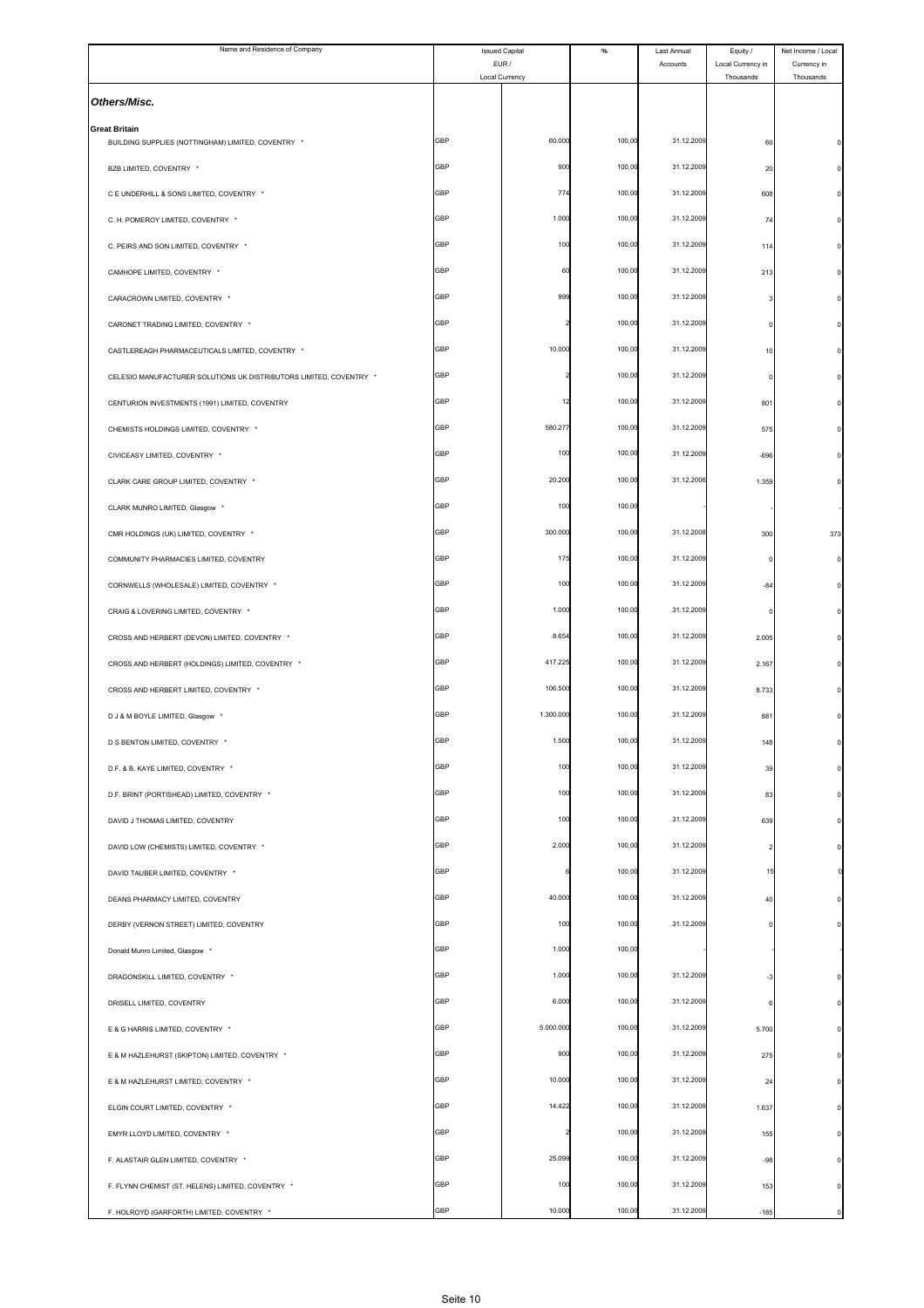| Name and Residence of Company                                      | <b>Issued Capital</b><br>EUR / |                | $\%$   | Last Annual<br>Accounts | Equity /<br>Local Currency in | Net Income / Local<br>Currency in |
|--------------------------------------------------------------------|--------------------------------|----------------|--------|-------------------------|-------------------------------|-----------------------------------|
|                                                                    |                                | Local Currency |        |                         | Thousands                     | Thousands                         |
| Others/Misc.                                                       |                                |                |        |                         |                               |                                   |
| <b>Great Britain</b><br>F.B. VICKERS (CHEMIST) LIMITED, COVENTRY * | GBP                            | 18.500         | 100,00 | 31.12.2009              | 339                           |                                   |
| FENDGROVE LIMITED, COVENTRY *                                      | GBP                            | 100            | 100,00 | 31.12.2009              | 318                           |                                   |
| FERAX LIMITED, COVENTRY *                                          | GBP                            | 100            | 100,00 | 29.2.2008               |                               |                                   |
| FIELDCOURT LIMITED, COVENTRY *                                     | GBP                            | 100            | 100,00 | 31.12.2009              | $-427$                        |                                   |
| FIRMDRAW LIMITED. COVENTRY *                                       | GBP                            | 1.000          | 100,00 | 31.12.2009              | $-343$                        |                                   |
| FIRTH & PILLING LIMITED, COVENTRY *                                | GBP                            | 3.000          | 100,00 | 31.12.2009              | 482                           |                                   |
| FOSTER & PLUMPTON GROUP LIMITED, COVENTRY *                        | GBP                            | 102.499        | 100,00 | 31.12.2009              | $-136$                        |                                   |
| FOSTER & PLUMPTON LIMITED, COVENTRY *                              | GBP                            | 6.010          | 100,00 | 31.12.2009              |                               |                                   |
| FOSTER PHARMACEUTICALS LIMITED, COVENTRY *                         | GBP                            | 500            | 100,00 | 31.12.2009              | 10                            |                                   |
| FULLPAD LIMITED, COVENTRY *                                        | GBP                            | 5.000          | 100,00 | 31.12.2009              | 330                           |                                   |
| G D THORNE LIMITED, COVENTRY *                                     | GBP                            | 1.500          | 100,00 | 31.12.2009              | 54                            |                                   |
| G H HAWKINS & SON LIMITED, COVENTRY *                              | GBP                            | 12.000         | 100,00 | 31.12.2009              | 85                            |                                   |
| G K CHEMISTS (GLOS) LIMITED, COVENTRY *                            | <b>GBP</b>                     | 40.100         | 100,00 | 31.12.2009              | 40                            |                                   |
| G K CHEMISTS LIMITED, COVENTRY *                                   | GBP                            | 119.118        | 100,00 | 31.12.2009              | 920                           |                                   |
| G S BROWN CHEMIST LIMITED, COVENTRY *                              | GBP                            |                | 100,00 | 31.12.2009              | 26                            |                                   |
| G.H. TROTT LIMITED, COVENTRY *                                     | GBP                            | 1.780          | 100,00 | 31.12.2009              | 229                           |                                   |
| G.W. McKENZIE LIMITED, Glasgow *                                   | GBP                            | 100            | 100,00 | 31.12.2009              | $-222$                        |                                   |
| GALEN HEAVITREE LIMITED, COVENTRY *                                | GBP                            | 100            | 100,00 | 31.12.2009              | 115                           |                                   |
| GAMECREST LIMITED, COVENTRY                                        | GBP                            |                | 100,00 | 31.12.2009              | $-61$                         |                                   |
| GELDHOLME (1982) LIMITED, COVENTRY                                 | GBP                            |                | 100,00 | 31.12.2009              |                               |                                   |
| GELDHOLME LIMITED, COVENTRY                                        | GBP                            | 1(             | 100,00 | 31.12.2009              |                               |                                   |
| GEORGE ALAN (CHEMISTS) LIMITED, COVENTRY *                         | GBP                            | 1.928          | 100,00 | 31.12.2009              | 18                            |                                   |
| GEORGE F EDWARDS (CHEMISTS) LIMITED, COVENTRY *                    | <b>GBP</b>                     | 1.000          | 100,00 | 31.12.2009              | 32                            |                                   |
| GEORGE STAPLES (OPTICIANS) LIMITED, COVENTRY *                     | ЭBР                            | 10.29          | 100,00 | 31.12.200               | 38                            |                                   |
| GEORGE STAPLES (STOKE) LIMITED, COVENTRY *                         | GBP                            | 4.913          | 100,00 | 31.12.2009              | 2.314                         |                                   |
| GILCHRISTS (CHEMISTS) LIMITED, COVENTRY *                          | GBP                            | 51             | 100,00 | 31.12.2009              | 0                             |                                   |
| GORDON'S PHARMACY LIMITED, COVENTRY *                              | GBP                            | 4.000          | 100,00 | 31.12.2009              | 62                            |                                   |
| GOWCHARM LIMITED, COVENTRY *                                       | <b>GBP</b>                     | 6.996          | 100,00 | 31.12.2009              | 404                           |                                   |
| GPL 2007 LIMITED, COVENTRY *                                       | GBP                            | 2.000          | 100,00 | 31.12.2009              | $\overline{2}$                |                                   |
| GRAEME PHARMACY (STIRLING) LIMITED, Glasgow *                      | GBP                            | 100            | 100,00 | 31.12.2009              | 1.278                         |                                   |
| GREENS PHARMACEUTICAL (HOLDINGS) LIMITED, COVENTRY *               | <b>GBP</b>                     | 110.000        | 100,00 | 31.12.2009              | 522                           |                                   |
| GWYNFA'S (BONT) LIMITED, COVENTRY *                                | GBP                            |                | 100,00 | 31.12.2009              | $-108$                        |                                   |
| GWYNFA'S (GCG) LIMITED, COVENTRY *                                 | <b>GBP</b>                     | 400            | 100,00 | 31.12.2009              | $-34$                         |                                   |
| GWYNFA'S (HOUNSLOW) LIMITED, COVENTRY *                            | GBP                            | 77             | 100,00 | 31.12.2009              | 184                           |                                   |
| GWYNFA'S LIMITED, COVENTRY *                                       | GBP                            | 400            | 100,00 | 31.12.2009              | 260                           |                                   |
| H COATES & CO LIMITED, COVENTRY *                                  | GBP                            | 2.000          | 100,00 | 31.12.2009              | 155                           |                                   |
| H COOK (CHEMISTS) LIMITED, COVENTRY *                              | GBP                            | 2.800          | 100,00 | 31.12.2009              | 39                            |                                   |
| H H THATCHER LIMITED, COVENTRY *                                   | <b>GBP</b>                     | 1.985          | 100,00 | 31.12.2009              | 19                            |                                   |
| H KERRUISH LIMITED, Douglas *                                      | GBP                            | 2.000          | 100,00 | 31.12.2006              | 149.157                       |                                   |
| H.B. MATTIA LIMITED, COVENTRY *                                    | GBP                            | 3.000          | 100,00 | 31.12.2009              | 353                           |                                   |
| H.E. NIBLETT LIMITED, COVENTRY *                                   | <b>GBP</b>                     | 9.887          | 100,00 | 31.12.2009              | 10                            |                                   |
| H.E.W.S LIMITED, COVENTRY *                                        | GBP                            | 175            | 100,00 | 31.12.2009              | 288                           |                                   |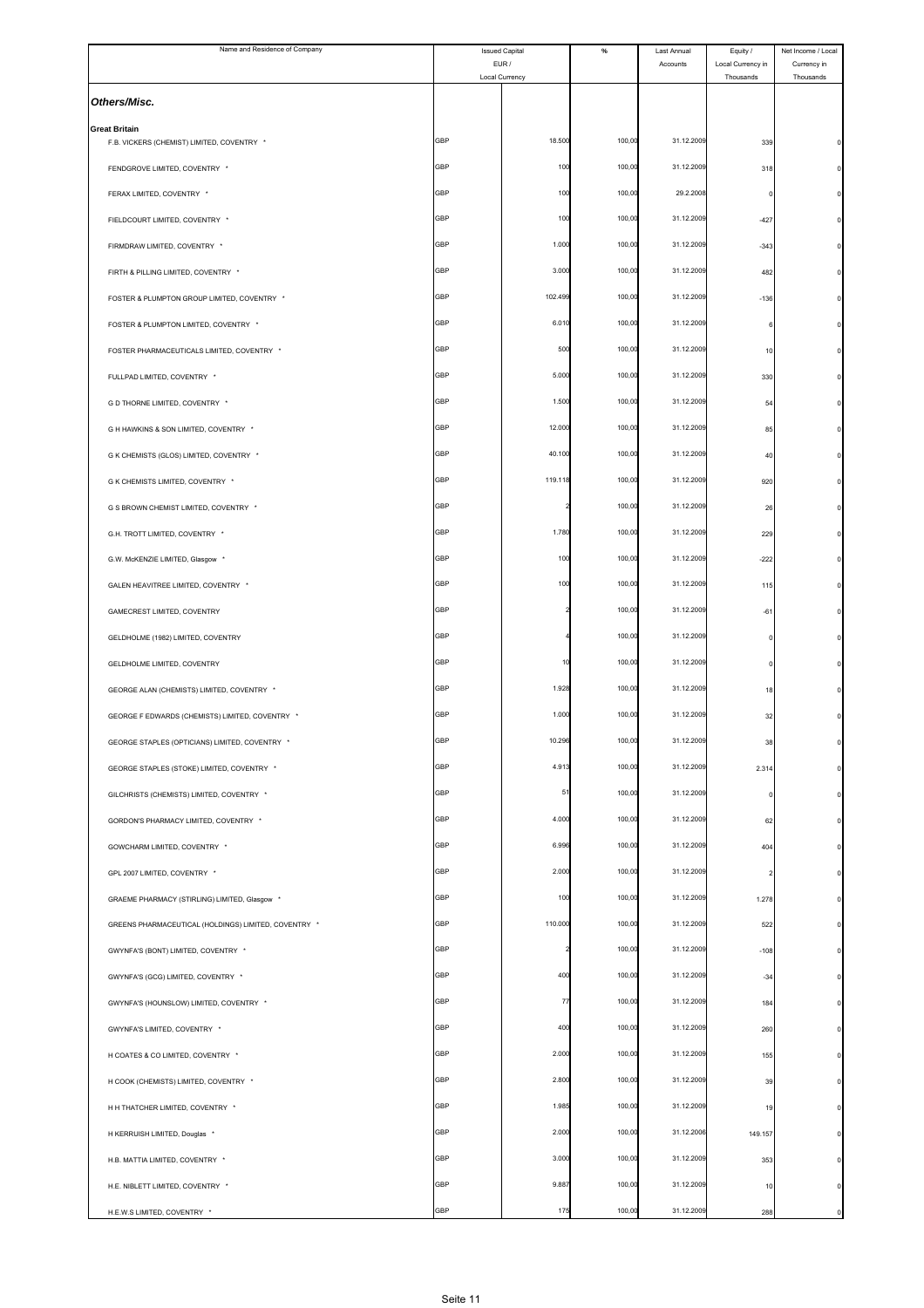| Name and Residence of Company                                      | <b>Issued Capital</b> |                         | $\%$   | Last Annual | Equity /                       | Net Income / Local       |
|--------------------------------------------------------------------|-----------------------|-------------------------|--------|-------------|--------------------------------|--------------------------|
|                                                                    |                       | EUR /<br>Local Currency |        | Accounts    | Local Currency in<br>Thousands | Currency in<br>Thousands |
| Others/Misc.                                                       |                       |                         |        |             |                                |                          |
| <b>Great Britain</b><br>H.V. PERRY (WAREHAM) LIMITED, COVENTRY *   | GBP                   | 399                     | 100,00 | 31.12.2009  |                                |                          |
| HAMMOND & BROWN LIMITED, COVENTRY *                                | GBP                   | 9.000                   | 100,00 | 31.12.2009  |                                |                          |
| HAMMOND HOPKINS LIMITED, COVENTRY *                                | GBP                   | 1.000                   | 100,00 | 31.12.2009  | 352                            |                          |
| HARANIA & COMPANY LIMITED, COVENTRY *                              | GBP                   | 100                     | 100,00 | 31.12.2009  | C                              |                          |
| HEALTH CENTRE PHARMACY (KIRKCALDY) LIMITED, Glasgow *              | GBP                   | 101                     | 100,00 | 31.12.2009  | 128                            |                          |
| HEALTH NEEDS LIMITED, COVENTRY *                                   | GBP                   |                         | 100,00 | 31.12.2009  | 142                            |                          |
| Healthcare Logistics Group Limited, Bedford                        | GBP                   |                         | 100,00 | 31.12.2009  |                                |                          |
| HEALTHCLASS LIMITED, COVENTRY                                      | GBP                   | 1.100                   | 100,00 | 31.12.2009  | 64                             |                          |
| HENRY SYKES & SON (CHEMISTS) LIMITED, COVENTRY *                   | GBP                   | 6.953                   | 100,00 | 31.12.2009  |                                |                          |
| HERBERT FERRYMAN LIMITED, COVENTRY *                               | GBP                   | 645.040                 | 100,00 | 31.12.2009  | 645                            |                          |
| HIGGINS & SON (CHEMISTS) LIMITED, COVENTRY *                       | GBP                   | 62.688                  | 100,00 | 31.12.2009  | 26                             |                          |
| HILLCROSS PHARMACEUTICALS LIMITED, COVENTRY *                      | GBP                   | 7.000                   | 100,00 | 31.12.2009  |                                |                          |
| HILLS PHARMACEUTICALS LIMITED, COVENTRY *                          | GBP                   | 1.000                   | 100,00 | 31.12.2009  | 35                             |                          |
| HILL-SMITH (WARRINGTON) LIMITED, COVENTRY *                        | GBP                   | 5.000                   | 100,00 | 31.12.2009  |                                |                          |
| HORACE COULSON & SONS LIMITED, COVENTRY *                          | GBP                   | 1.000                   | 100,00 | 31.12.2009  | 45                             |                          |
| HOUGHTON & LAPPIN LIMITED, COVENTRY                                | GBP                   | 6.470                   | 100,00 | 31.12.2009  |                                |                          |
| HUNT AND CO (SILVER HILL) LIMITED, COVENTRY *                      | GBP                   | 100.000                 | 100,00 | 31.12.2009  | 468                            |                          |
| HYWEL DAVIES (CAERPHILLY) LIMITED, COVENTRY *                      | GBP                   | 1.100                   | 100,00 |             |                                |                          |
| I H BRADSHAW LIMITED, COVENTRY                                     | GBP                   | 2.000                   | 100,00 | 31.12.2009  | 173                            |                          |
| ILLINGWORTH HEALTHFOODS LIMITED, COVENTRY                          | GBP                   | 50.000                  | 100,00 | 31.12.2009  | $-206$                         |                          |
| INSPIRON DISTRIBUTION LIMITED, Manchester *                        | GBP                   | 20.000                  | 100,00 | 31.12.2009  | 20                             |                          |
| INTEGRATED NETWORK FOR COMPUTER ADMINISTRATION LIMITED, COVENTRY * | GBP                   | 15.150                  | 100,00 | 31.12.2009  | $-864$                         |                          |
| INTERGEN BEAUTY PRODUCTS LIMITED, COVENTRY *                       | GBP                   |                         | 100,00 | 31.12.2009  |                                |                          |
|                                                                    | GBP                   |                         | 100,00 |             |                                |                          |
| IPCC LIMITED, COVENTRY *                                           | GBP                   | 400                     | 100,00 | 31.12.2009  |                                |                          |
| ISON & BOWYER LIMITED, COVENTRY *                                  | GBP                   | 5.000                   | 100,00 | 31.12.2009  | 33                             |                          |
| J A R BURBANK LIMITED, COVENTRY *                                  | GBP                   | 4.000                   | 100,00 | 31.12.2009  | 14                             |                          |
| J E BAKER (BURNTWOOD) LIMITED, COVENTRY *                          |                       |                         |        |             | 318                            |                          |
| J G DAWSON (SUNDERLAND) LIMITED, COVENTRY *                        | <b>GBP</b>            | 5.000                   | 100,00 | 31.12.2009  | 76                             |                          |
| J G DAWSON LIMITED, COVENTRY                                       | GBP                   | 1.100                   | 100,00 | 31.12.2009  | 935                            |                          |
| J GURNEY & T REID (HASLEMERE) LIMITED, COVENTRY *                  | GBP                   | 8.000                   | 100,00 | 31.12.2009  | 80                             |                          |
| J H RYAN LIMITED, COVENTRY *                                       | GBP<br>GBP            | 1.000                   | 100,00 | 31.12.2009  | $-86$                          |                          |
| J K GOLDSTEIN LIMITED, COVENTRY *                                  |                       | 200                     | 100,00 | 31.12.2009  | 173                            |                          |
| J RUTHERFORD (KIRKCALDY) LIMITED, Glasgow *                        | <b>GBP</b>            |                         | 100,00 | 31.12.2009  | $-57$                          |                          |
| J S DENT LIMITED, COVENTRY *                                       | GBP                   | 3.166                   | 100,00 | 31.12.2009  | 314                            |                          |
| J.C.N.W. BURR LIMITED, COVENTRY *                                  | GBP                   | 10.000                  | 100,00 | 31.12.2009  | 10                             |                          |
| J.D. GALLAGHER LIMITED, COVENTRY *                                 | GBP                   | 100                     | 100,00 | 31.12.2009  | $-163$                         |                          |
| J.M. BULLIVANT (CHEMIST) LIMITED, COVENTRY                         | GBP                   | 100                     | 100,00 | 31.12.2009  | 8                              |                          |
| J.M.F. SUPPLIES LIMITED, COVENTRY *                                | GBP                   | 10.272                  | 100,00 | 31.12.2009  | 60                             |                          |
| J.S. GOOD & SON LIMITED, COVENTRY *                                | GBP                   | 5.000                   | 100,00 | 31.12.2009  |                                |                          |
| JAMES B SNODDY LIMITED, Glasgow *                                  | GBP                   | 20.000                  | 100,00 | 31.12.2009  | $-19$                          |                          |
| JOHN HAMILTON (PHARMACEUTICALS) LIMITED, Glasgow *                 | GBP                   | 101.000                 | 100,00 | 31.12.2009  | $-322$                         |                          |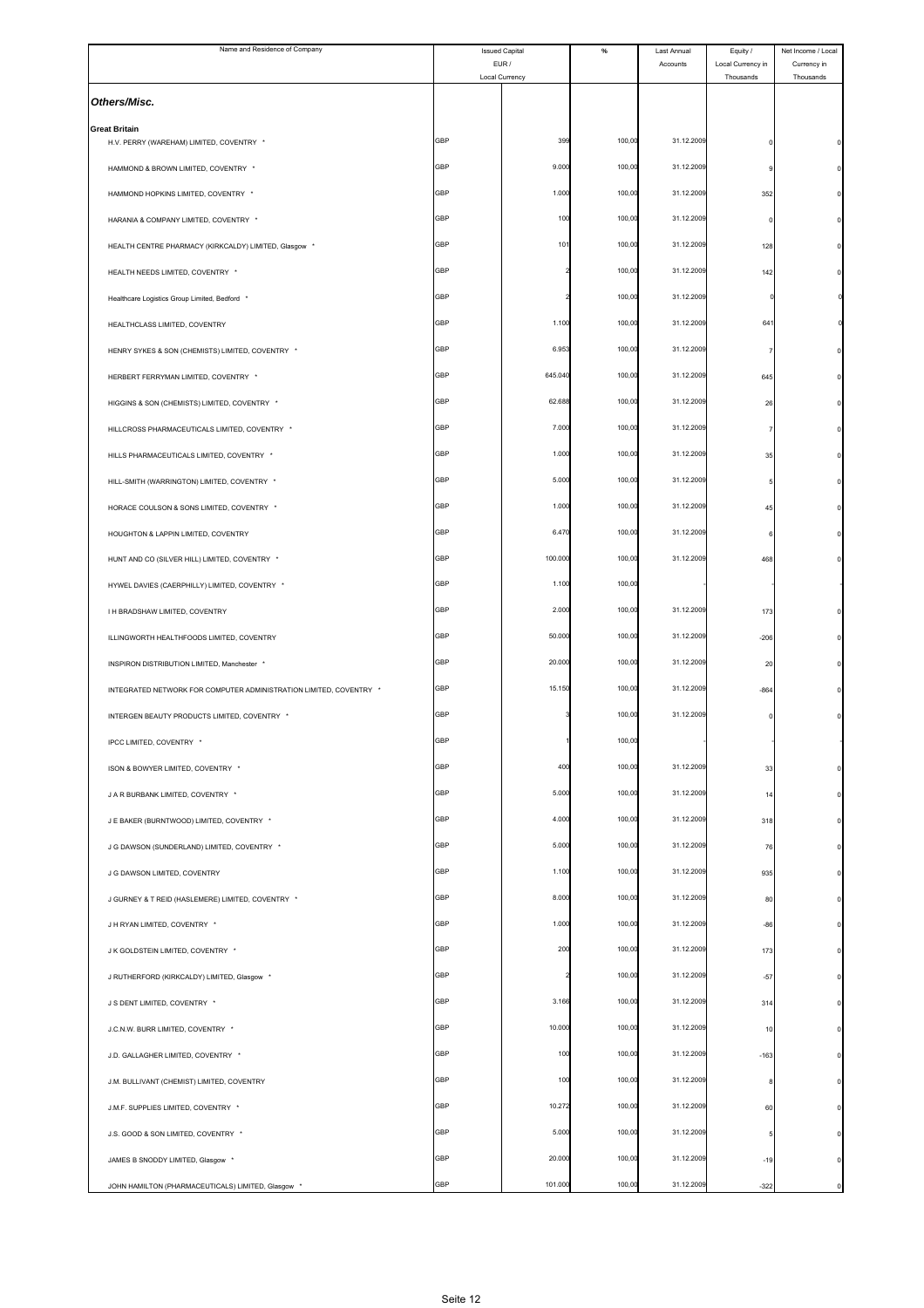| Name and Residence of Company                                                                               | <b>Issued Capital</b>   |           | $\%$   | Last Annual | Equity /                       | Net Income / Local       |
|-------------------------------------------------------------------------------------------------------------|-------------------------|-----------|--------|-------------|--------------------------------|--------------------------|
|                                                                                                             | EUR /<br>Local Currency |           |        | Accounts    | Local Currency in<br>Thousands | Currency in<br>Thousands |
| Others/Misc.                                                                                                |                         |           |        |             |                                |                          |
| <b>Great Britain</b><br>JOHN HIATT GROUP LIMITED, COVENTRY *                                                | GBP                     | 80.000    | 100,00 | 31.12.2009  | 174                            |                          |
| JOHN ROBERTSON BUTLER AND SON (GORING) LIMITED, COVENTRY *                                                  | GBP                     | 1.000     | 100,00 | 31.12.2009  |                                |                          |
| JOHN ROBERTSON BUTLER AND SON (NEWBURY) LIMITED, COVENTRY *                                                 | GBP                     | 8.002     | 100,00 | 31.12.2009  |                                |                          |
| JOHN ROBERTSON BUTLER AND SON (WEST READING) LIMITED, COVENTRY *                                            | GBP                     | 1.000     | 100,00 | 31.12.2009  |                                |                          |
| JOHN ROBERTSON BUTLER AND SON LIMITED, COVENTRY *                                                           | GBP                     | 25.000    | 100,00 | 31.12.2009  | 25                             |                          |
| JOHN W. TAYLOR (AILSWORTH) LIMITED, COVENTRY *                                                              | GBP                     | 7.070     | 100,00 | 31.12.2009  |                                |                          |
| JOHNSTON & ADAMS LIMITED, Glasgow *                                                                         | GBP                     | 7.064     | 100,00 | 31.12.2009  |                                |                          |
| JORDANS PHARMACY LIMITED, COVENTRY *                                                                        | GBP                     |           | 100,00 | 31.12.2009  |                                |                          |
| K. NEWBERRY (CHEMISTS) LIMITED, COVENTRY *                                                                  | GBP                     | 100       | 100,00 | 31.12.2009  |                                |                          |
| KASUMBA ENTERPRISES LIMITED, COVENTRY                                                                       | GBP                     | 1.000     | 100,00 | 31.12.2009  |                                |                          |
| KEITH SHARP PHARMACIES LIMITED, COVENTRY *                                                                  | GBP                     | 100       | 100,00 | 31.12.2009  | $-69$                          |                          |
| KERSHAWS (URMSTON) LIMITED, COVENTRY *                                                                      | GBP                     | 7.721     | 100,00 | 31.12.2009  | 643                            |                          |
| KINGSWOOD CHEMISTS LIMITED, COVENTRY *                                                                      | GBP                     | 1.010     | 100,00 | 31.12.2009  |                                |                          |
| KINGSWOOD GK LIMITED, COVENTRY *                                                                            | GBP                     | 3.442.099 | 100,00 | 31.12.2009  | 11.487                         |                          |
| KNOWLE PHARMACY LIMITED, COVENTRY *                                                                         | GBP                     |           | 100,00 | 31.12.2009  |                                |                          |
| KYLE & CARRICK HOLDINGS LIMITED, Glasgow *                                                                  | GBP                     | 297.400   | 100,00 | 31.12.2009  | 2.273                          |                          |
| L & L PHARMACY LIMITED, Douglas *                                                                           | GBP                     | 2.000     | 100,00 | 31.12.2009  | 2                              |                          |
| LAWSON PHARMACY (SCOTLAND) LIMITED, Glasgow *                                                               | GBP                     | 100       | 100,00 | 31.12.2009  | 67                             |                          |
| LCH CHAPMAN (WHITESTONE) LIMITED, COVENTRY *                                                                | GBP                     |           | 100,00 | 31.12.2009  | 52                             |                          |
| LEEMA CONSULTANCY SERVICES LIMITED, COVENTRY *                                                              | GBP                     | 5.000     | 100,00 | 31.7.2007   | 2.003                          |                          |
| LEVELCROWN LIMITED, COVENTRY                                                                                | GBP                     |           | 100,00 | 31.12.2009  | 1.627                          |                          |
| LEWIN PEPLOW (BROOKSIDE) LIMITED, COVENTRY *                                                                | GBP                     | 100       | 100,00 | 31.12.2009  | 31                             |                          |
|                                                                                                             | GBP                     | 99        | 100,00 | 31.12.2009  |                                |                          |
| LEWIN PEPLOW LIMITED, COVENTRY *                                                                            | ЭBР                     | 10:       | 100,0  | 31.12.200   | $-36$                          |                          |
| LEWIS & JEFFREYS LIMITED, COVENTRY *<br>LINFORD PHARMACIES LIMITED, COVENTRY *                              | GBP                     | 1.387.000 | 100,00 | 31.12.2009  | 53                             |                          |
|                                                                                                             | GBP                     | 100       | 100,00 |             | 982                            |                          |
| LIVINGSTON HEALTH CENTRE (P.D) CO. LIMITED, Glasgow *                                                       | GBP                     | 6.240     | 100,00 | 31.12.2009  |                                |                          |
| LLOYD ROACH LIMITED, COVENTRY *                                                                             | GBP                     |           | 100,00 | 31.12.2009  | 111                            |                          |
| LLOYDS CHEMISTS PENSION TRUSTEES LIMITED, COVENTRY *<br>LLOYDS CHEMISTS RETAIL (NORTHERN) LIMITED, COVENTRY | GBP                     | 100       | 100,00 | 31.12.2009  | $\mathbf 0$<br>5.522           |                          |
| LLOYDS CHEMISTS RETAIL (SOUTHERN) LIMITED, COVENTRY                                                         | GBP                     | 100       | 100,00 | 31.12.2009  | 23.166                         |                          |
| LLOYDS CHEMISTS RETAIL LIMITED, COVENTRY *                                                                  | GBP                     | 3.500     | 100,00 | 31.12.2009  | 907                            |                          |
|                                                                                                             | GBP                     | 10.000    | 100,00 | 31.12.2009  |                                |                          |
| LLOYDS HEALTHCARE HOLDINGS LIMITED, COVENTRY<br>LLOYDS NOMINEES LIMITED, COVENTRY *                         | GBP                     | 100       | 100,00 | 31.12.2009  | 26                             |                          |
| LLOYDS PHARMACY HCS LIMITED, COVENTRY *                                                                     | GBP                     | 1.000     | 100,00 | 31.12.2009  | 231                            |                          |
| LLOYDS PROPERTY DEVELOPMENTS LIMITED, COVENTRY *                                                            | GBP                     |           | 100,00 | 31.12.2009  | $\mathbf 0$                    |                          |
| LLOYDS SUPERSAVE DISTRIBUTION LIMITED, COVENTRY *                                                           | GBP                     | 1.000.000 | 100,00 | 31.12.2009  | 3.325                          |                          |
|                                                                                                             | GBP                     | 100       | 100,00 | 31.12.2009  | $\circ$                        |                          |
| LLOYDS SURGICAL LIMITED, COVENTRY *<br>LOCKWOODS (CHEMISTS) LIMITED, COVENTRY *                             | GBP                     | 2.000     | 100,00 | 31.12.2009  |                                |                          |
| LPL ONE LIMITED, COVENTRY *                                                                                 | GBP                     | 25.000    | 100,00 | 31.12.2009  | 10.717                         |                          |
| M & J BARR (CHEMISTS) LIMITED, COVENTRY *                                                                   | GBP                     | 60        | 100,00 | 31.12.2009  | 34                             |                          |
| M & J HOLDINGS LIMITED, COVENTRY                                                                            | GBP                     | 10.000    | 100,00 | 31.12.2009  | 10                             |                          |
| M H GILL LIMITED, COVENTRY *                                                                                | GBP                     | 1.750     | 100,00 | 31.12.2009  |                                |                          |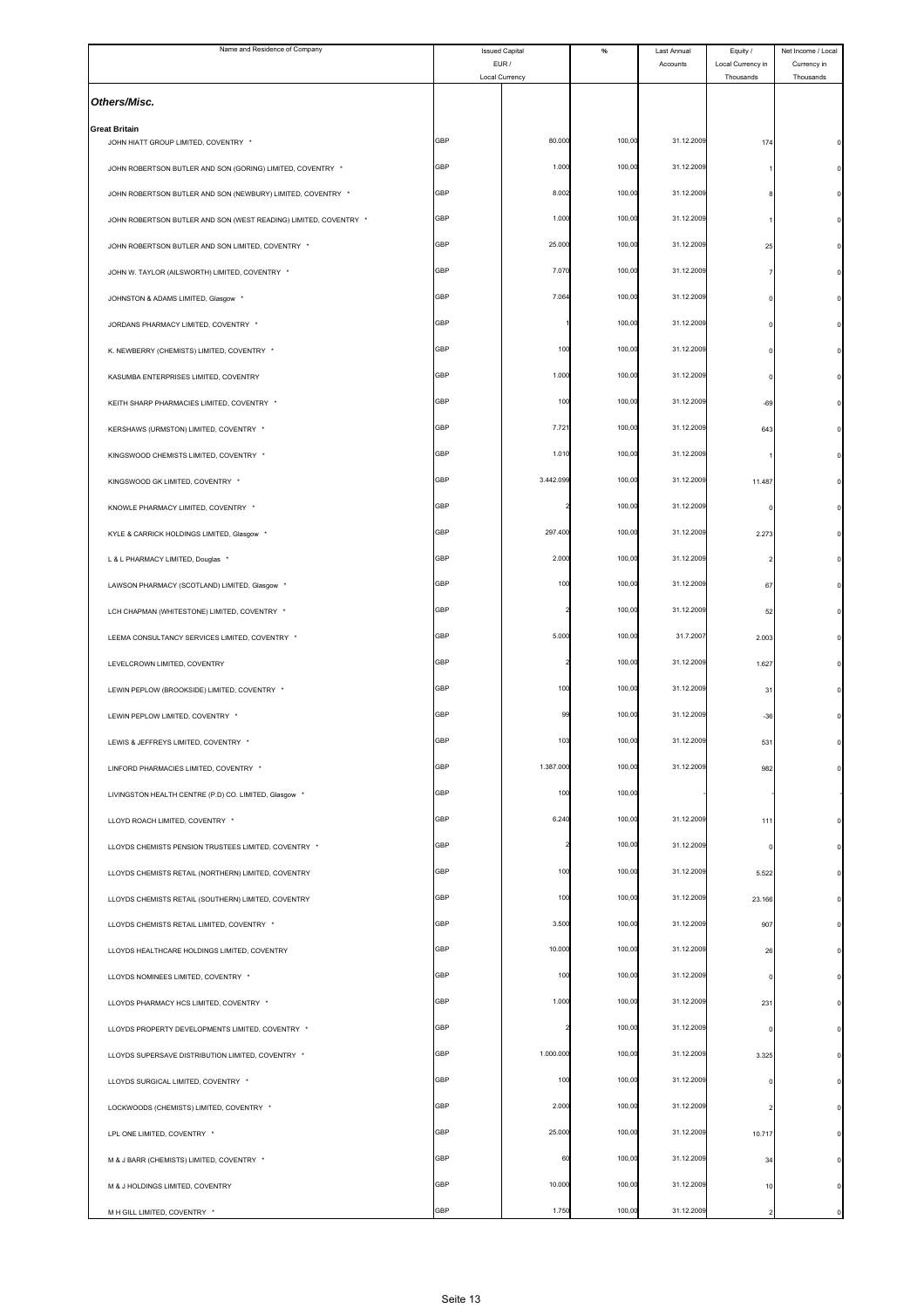| Name and Residence of Company                            | <b>Issued Capital</b><br>EUR/ |         | $\%$   | Last Annual<br>Accounts | Equity /<br>Local Currency in | Net Income / Local       |
|----------------------------------------------------------|-------------------------------|---------|--------|-------------------------|-------------------------------|--------------------------|
|                                                          | Local Currency                |         |        |                         | Thousands                     | Currency in<br>Thousands |
| Others/Misc.                                             |                               |         |        |                         |                               |                          |
| <b>Great Britain</b><br>M PAYNE & CO LIMITED, COVENTRY * | <b>GBP</b>                    | 500     | 100,00 | 31.12.2009              | 68                            |                          |
| M. HACKING LIMITED, COVENTRY                             | GBP                           | 10.000  | 100,00 | 31.12.2009              | 10                            |                          |
| M. L. & E. MIDGLEY LIMITED, COVENTRY *                   | <b>GBP</b>                    | 2.500   | 100,00 | 31.12.2009              | 76                            |                          |
| M.& M.L.GRUNDY LIMITED, COVENTRY *                       | GBP                           | 10.000  | 100,00 | 31.12.2009              | 236                           |                          |
| M.J.F LIMITED, COVENTRY *                                | GBP                           | 100     | 100,00 |                         |                               |                          |
| M.W. & A. TAYLOR LIMITED, COVENTRY *                     | <b>GBP</b>                    | 6.002   | 100,00 | 31.12.2009              | 474                           |                          |
| MACEYS LIMITED, COVENTRY *                               | GBP                           |         | 100,00 | 31.12.2009              | $\mathbf 0$                   |                          |
| MALCOLM SMITH LIMITED, COVENTRY *                        | GBP                           | 100     | 100,00 | 31.12.2009              | 28                            |                          |
| MANTRE LIMITED, COVENTRY *                               | GBP                           | 99      | 100,00 | 31.12.2009              | 246                           |                          |
| MARYHILL DISPENSARY LIMITED, Glasgow                     | GBP                           | 1.033   | 62,50  | 31.12.2007              | 45                            |                          |
| MAWSON & PROCTOR PHARMACEUTICALS LIMITED, COVENTRY *     | <b>GBP</b>                    | 14.502  | 100,00 | 31.12.2009              | 15                            |                          |
| MAWSON PROCTOR (GROUP PHARMACY) LIMITED, COVENTRY *      | <b>GBP</b>                    | 16.810  | 100,00 | 31.12.2009              |                               |                          |
| MEDI-CHEM (CONGLETON) LIMITED, COVENTRY *                | <b>GBP</b>                    | 1.000   | 100,00 | 31.12.2009              |                               |                          |
| MEDIMART LIMITED, COVENTRY *                             | GBP                           | 63.000  | 100,00 | 31.12.2009              | $-11.102$                     |                          |
| MILLNEW LIMITED, COVENTRY *                              | GBP                           | 134.958 | 100,00 | 31.12.2009              | 242                           |                          |
| MOUNT PHARMACY LIMITED, COVENTRY                         | <b>GBP</b>                    | 26      | 100,00 | 31.12.2009              |                               |                          |
| MPWB (ABERDEEN) LIMITED, Glasgow *                       | GBP                           | 55.000  | 100,00 | 31.12.2009              | $-13$                         |                          |
| MPWB (C) LIMITED, Glasgow *                              | GBP                           | 100     | 100,00 | 31.12.2009              | $\Omega$                      |                          |
| MPWB (CARLISLE) LIMITED, COVENTRY *                      | GBP                           | 171.055 | 100,00 | 31.12.2009              | 142                           |                          |
| MPWB (CC) LIMITED, Glasgow *                             | GBP                           | 203.435 | 100,00 | 31.12.2009              | 516                           |                          |
| MPWB (DUNDEE) LIMITED, Glasgow *                         | <b>GBP</b>                    | 30.398  | 100,00 | 31.12.2009              | 30                            |                          |
| MUNRO PHARMACY LIMITED, Glasgow '                        | GBP                           | 5.010   | 100,00 |                         |                               |                          |
| N D HUNT PHARMACIES LIMITED, COVENTRY *                  | GBP                           | 100     | 100,00 | 31.12.2009              | 7 <sup>i</sup>                |                          |
| NEW KIRK PHARMACY LIMITED, Glasgow                       | GBP                           | 35.00   | 100,00 | 31.12.2009              | 1.482                         |                          |
| NINA BARNES LIMITED, COVENTRY *                          | GBP                           | 1.500   | 100,00 | 31.12.2009              | 1.520                         |                          |
| NOBLE & LLEWELLYN (TILE CROSS) LIMITED, COVENTRY *       | <b>GBP</b>                    | 2.251   | 100,00 | 31.12.2009              |                               |                          |
| NOBLE & LLEWLLYN (WARD END) LIMITED, COVENTRY *          | <b>GBP</b>                    | 2.000   | 100,00 | 31.12.2009              | 9                             |                          |
| NORMAN BEST LIMITED, COVENTRY *                          | <b>GBP</b>                    | 6.952   | 100,00 | 31.12.2009              | 443                           |                          |
| O.T.C. SUPPLIES LIMITED, COVENTRY *                      | GBP                           | 100     | 100,00 | 31.12.2009              | $\Omega$                      |                          |
| ORLAN TANKERS LIMITED, COVENTRY *                        | GBP                           | 2.000   | 100,00 | 31.12.2009              |                               |                          |
| P FORD (CHEMISTS) LIMITED, COVENTRY *                    | <b>GBP</b>                    | 1.000   | 100,00 | 31.12.2009              |                               |                          |
| P J AXIS LIMITED, COVENTRY *                             | <b>GBP</b>                    |         | 100,00 | 31.12.2009              | $-2$                          |                          |
| P M CLENNELL LIMITED, COVENTRY *                         | <b>GBP</b>                    | 2.500   | 100,00 | 31.12.2009              | 5                             |                          |
| P.& J. CARR (CHEMISTS) LIMITED, COVENTRY *               | GBP                           | 2.000   | 100,00 | 31.12.2009              | 486                           |                          |
| PALEMODA LIMITED, COVENTRY *                             | GBP                           | 25.000  | 100,00 | 31.12.2009              | 25                            |                          |
| PAUL WHEELER LIMITED, COVENTRY *                         | <b>GBP</b>                    | 900     | 100,00 | 31.12.2009              |                               |                          |
| PEEL STREET PHARMACY LIMITED, COVENTRY *                 | <b>GBP</b>                    | 174.000 | 100,00 | 31.12.2009              | $-7.899$                      |                          |
| PHARMACEUTICAL SUPPLIES (COVENTRY) LIMITED, COVENTRY *   | <b>GBP</b>                    | 2.500   | 100,00 | 31.12.2009              | 67                            |                          |
| PHARMACY CARE LIMITED, Glasgow *                         | GBP                           | 10.000  | 100,00 | 31.12.2009              | $-828$                        |                          |
| PHARMED LIMITED, COVENTRY *                              | GBP                           | 50.000  | 100,00 | 31.12.2009              | 60                            |                          |
| PHILIP GOODMAN LIMITED, COVENTRY *                       | <b>GBP</b>                    | 100     | 100,00 | 31.12.2009              | 269                           |                          |
| PRESOLVE LIMITED, COVENTRY                               | GBP                           |         | 100,00 | 31.12.2009              | 230                           | $\Omega$                 |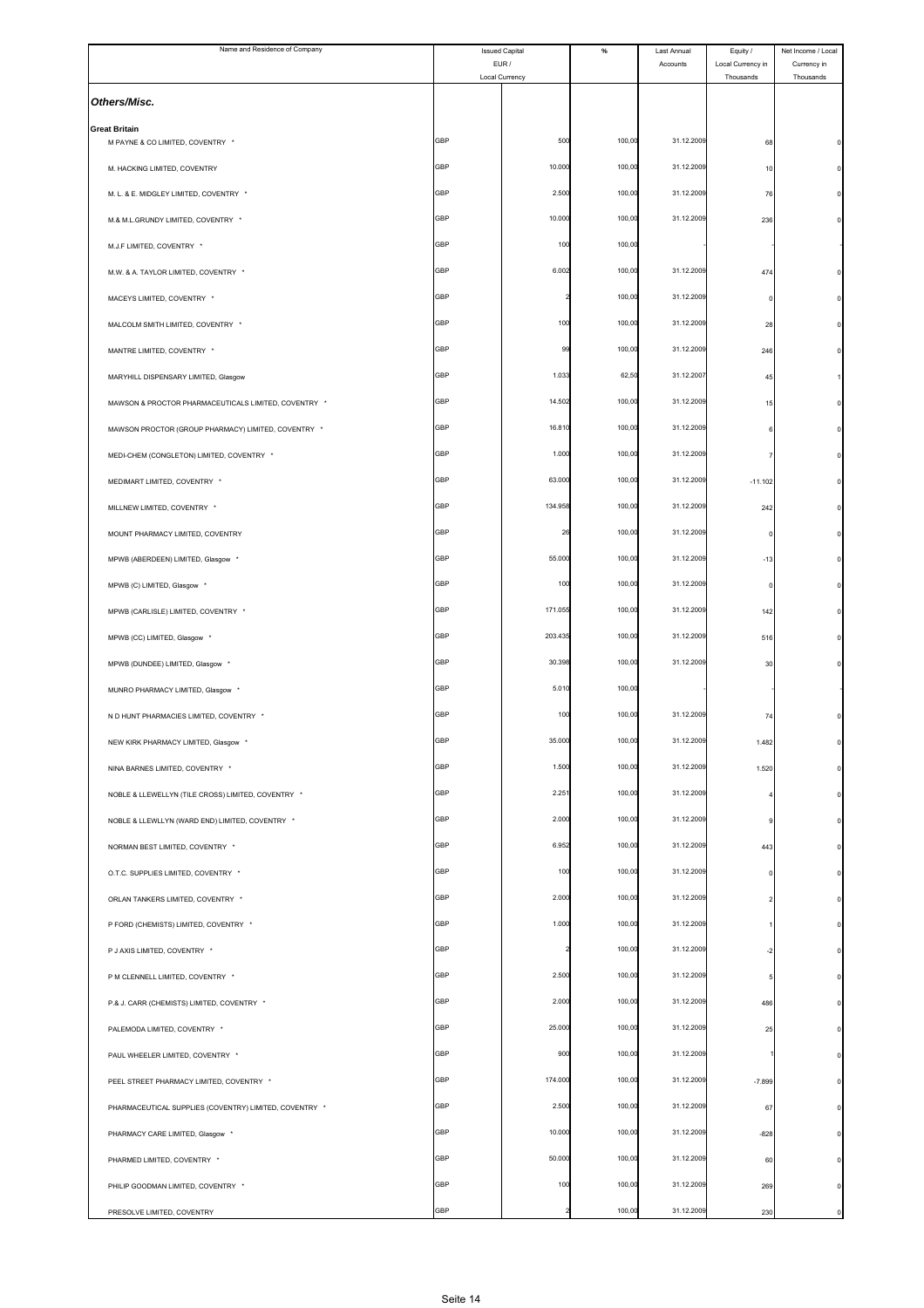| Name and Residence of Company                        |                         | <b>Issued Capital</b> | $\%$   | Last Annual | Equity /                       | Net Income / Local       |
|------------------------------------------------------|-------------------------|-----------------------|--------|-------------|--------------------------------|--------------------------|
|                                                      | EUR /<br>Local Currency |                       |        | Accounts    | Local Currency in<br>Thousands | Currency in<br>Thousands |
| Others/Misc.                                         |                         |                       |        |             |                                |                          |
| <b>Great Britain</b><br>PRIMELIGHT LIMITED, COVENTRY | <b>GBP</b>              |                       | 100,00 | 31.12.2009  | 400                            |                          |
| PRINTZ LIMITED, COVENTRY *                           | GBP                     | 100                   | 100,0  | 31.12.2009  | 48                             |                          |
| QUENNEVAIS PHARMACY LIMITED, St Helier               | GBP                     | 12                    | 91,67  | 31.12.2009  | 0                              |                          |
| R D SILVER LIMITED, COVENTRY *                       | GBP                     | 603                   | 100,00 | 31.12.2009  |                                |                          |
| R F FOSKETT & SON LIMITED, COVENTRY *                | GBP                     | 1.000                 | 100,00 | 31.12.2009  | 660                            |                          |
|                                                      | <b>GBP</b>              | 100                   | 100,00 | 31.12.2009  |                                |                          |
| R GORDON DRUMMOND LIMITED, COVENTRY *                | GBP                     | 9.000                 | 100,00 | 31.12.2009  |                                |                          |
| R WHITTLE (CHEMISTS) LIMITED, COVENTRY *             |                         |                       |        |             | 33                             |                          |
| R.C. WHITE LIMITED, COVENTRY *                       | GBP                     |                       | 100,00 | 31.12.2009  | 17                             |                          |
| R.G. NICKLIN LIMITED, COVENTRY *                     | GBP                     | 4.000                 | 100,00 | 31.12.2009  |                                |                          |
| R.J. MAIR LIMITED, GLASGOW *                         | GBP                     | 100                   | 100,00 | 31.12.2009  | 111                            |                          |
| R.J.DAWE (PARK PARADE) LIMITED, COVENTRY *           | <b>GBP</b>              | 12.700                | 100,00 | 31.12.2009  | 13                             |                          |
| R.S.GLYNN LIMITED, COVENTRY *                        | GBP                     | 203                   | 100,0  | 31.12.2009  | 85                             |                          |
| R.W.F. WILSON & CO (ARBROATH) LIMITED, Glasgow *     | GBP                     | 100                   | 100,00 | 31.12.2009  | 63                             |                          |
| R.W.F. WILSON & CO. (INVERNESS) LIMITED, Glasgow *   | GBP                     | 35.698                | 100,00 | 31.12.2009  | 42                             |                          |
| RADIO DATA LIMITED, Glasgow *                        | GBP                     |                       | 100,00 | 31.12.2009  |                                |                          |
| RALPH CUTHBERT (STOCKPORT) LIMITED, COVENTRY *       | <b>GBP</b>              | 15                    | 100,00 | 31.12.2009  | 166                            |                          |
| REAPPAGE LIMITED, COVENTRY *                         | GBP                     | 200                   | 100,00 | 31.12.2009  | $\Omega$                       |                          |
| REGAL PHARMACY LIMITED, COVENTRY                     | GBP                     | 10.000                | 100,00 | 31.12.2009  | 1.453                          |                          |
| REXONE LIMITED, COVENTRY *                           | GBP                     | 10.000                | 100,00 | 31.12.2009  | 545                            |                          |
| RIPPLEBAY LIMITED, COVENTRY *                        | GBP                     | 100                   | 100,0  | 31.12.2009  | 21                             |                          |
| ROSE & BOYLE LIMITED, Glasgow *                      | <b>GBP</b>              | 100.000               | 100,00 | 31.12.2009  | 514                            |                          |
| ROUNDTHORN LIMITED, COVENTRY *                       | GBP                     | 60                    | 100,0  | 31.12.2009  | 69                             |                          |
| RUDGE ROBERTS LIMITED, COVENTRY *                    | GBP                     | 8.610                 | 100,00 | 31.12.2009  | 43                             |                          |
|                                                      | GBP                     | 10                    | 100,00 | 31.12.2009  | 207                            |                          |
| S & J HALLETT LIMITED, COVENTRY *                    | GBP                     | 100                   | 100,00 | 31.12.2009  |                                |                          |
| S. E. BURGESS LIMITED, COVENTRY *                    |                         |                       |        |             | 143                            |                          |
| S. HAYDOCK & COMPANY LIMITED, Belfast *              | <b>GBP</b>              | 100.000               | 100,00 | 31.12.2009  | $-14$                          |                          |
| SARACO'S LIMITED, COVENTRY *                         | GBP                     | 99                    | 100,00 | 31.12.2009  | 144                            |                          |
| SARGENT & CRESSWELL LIMITED. COVENTRY *              | <b>GBP</b>              | 100                   | 100,00 | 31.12.2009  | 19                             |                          |
| SAVORY & MOORE LIMITED, Glasgow *                    | GBP                     | 8.003.030             | 100,00 | 31.12.2009  | 10.477                         |                          |
| SBS (BUILDERS MERCHANTS) LIMITED, COVENTRY *         | GBP                     | 100                   | 100,00 | 31.12.2009  | 214                            |                          |
| SCHOLES (CHEMISTS) LIMITED, COVENTRY                 | <b>GBP</b>              | 618                   | 100,00 | 31.12.2009  | 23                             |                          |
| SCOTTS CHEMISTS LIMITED, COVENTRY *                  | GBP                     | 30.000                | 100,00 | 31.12.2009  | 346                            |                          |
| SELBYS (SUSSEX) LIMITED, COVENTRY *                  | <b>GBP</b>              | 100                   | 100,00 | 31.12.2009  | $-3$                           |                          |
| SILVER STREET PHARMACY LIMITED, COVENTRY *           | GBP                     | 100                   | 100,00 | 31.12.2009  | 162                            |                          |
| SIMPLE SOFTWARE LIMITED, COVENTRY *                  | GBP                     | 2.000                 | 100,00 | 31.12.2009  | $-392$                         |                          |
| SIXTOWNS TRADING COMPANY LIMITED, COVENTRY *         | <b>GBP</b>              | 1.742                 | 100,00 | 31.12.2009  | 79                             |                          |
| SKYE SYSTEMS LIMITED, Glasgow *                      | GBP                     | 100                   | 100,00 | 31.12.2009  | 42                             |                          |
| SMALLWOOD (CHEMISTS) LIMITED, COVENTRY *             | <b>GBP</b>              | 4.000                 | 100,00 | 31.12.2009  | 841                            |                          |
| SOLERO LIMITED, COVENTRY *                           | GBP                     |                       | 100,00 | 31.12.2009  | 0                              |                          |
| SOLIHULL PHARMACY LIMITED, COVENTRY *                | GBP                     | 20.000                | 100,00 | 31.12.2009  | 22                             |                          |
| SOUTHWOOD AND LLEWELLYN LIMITED, COVENTRY *          | <b>GBP</b>              | 100                   | 100,00 | 31.12.2009  | 520                            |                          |
| SPRINGCARD LIMITED, COVENTRY *                       | GBP                     | 100                   | 100,00 | 31.12.2009  | 104                            | $\Omega$                 |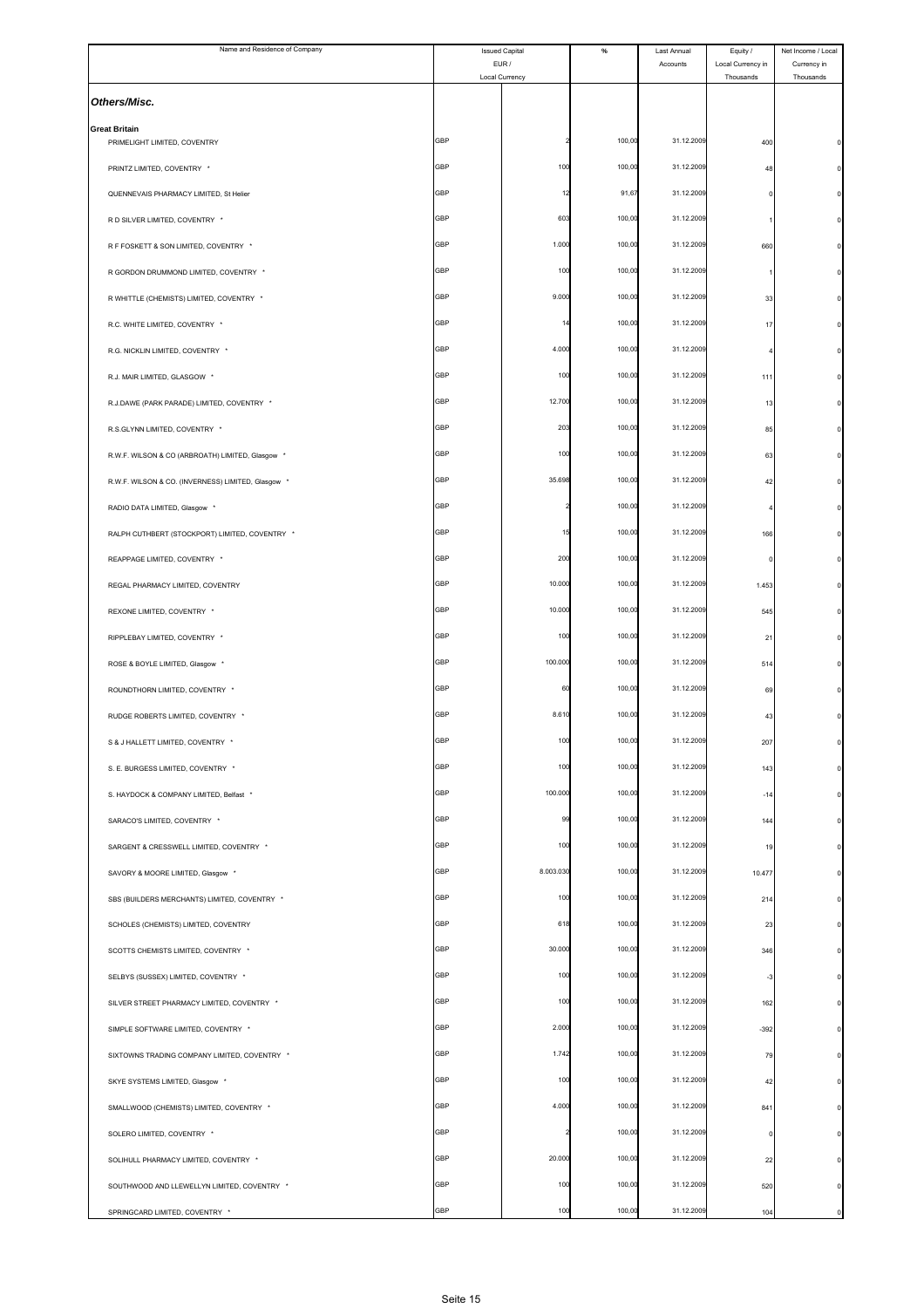| Name and Residence of Company                                    | <b>Issued Capital</b><br>EUR/ |                | $\%$   | Last Annual | Equity /                       | Net Income / Local       |
|------------------------------------------------------------------|-------------------------------|----------------|--------|-------------|--------------------------------|--------------------------|
|                                                                  | Local Currency                |                |        | Accounts    | Local Currency in<br>Thousands | Currency in<br>Thousands |
| Others/Misc.                                                     |                               |                |        |             |                                |                          |
| <b>Great Britain</b><br>ST MATTHEWS PHARMACY LIMITED, COVENTRY * | GBP                           | 100            | 100,00 | 31.12.2009  |                                |                          |
| STATIM FINANCE LIMITED, COVENTRY                                 | GBP                           | 1.000.000      | 100,00 | 31.12.2009  | 1.000                          |                          |
| STEPHENSONS LIMITED, Glasgow *                                   | GBP                           | 100            | 100,00 | 31.12.2009  | 660                            |                          |
| SUMMITLANE LIMITED, COVENTRY *                                   | GBP                           | 100            | 100,00 | 31.12.2009  |                                |                          |
|                                                                  |                               |                |        | 31.12.2009  | 166                            |                          |
| SUPERFIELD LIMITED, COVENTRY *                                   | GBP                           | 20.000         | 100,00 |             | 185                            |                          |
| SURECONTENT LIMITED, COVENTRY                                    | GBP                           | 100            | 100,00 | 31.12.2009  |                                |                          |
| T AND I WHITE LIMITED, COVENTRY *                                | GBP                           | 2.030          | 100,00 | 31.12.2009  |                                |                          |
| T BEATTIE (CHEMIST) LIMITED, COVENTRY *                          | GBP                           | 10.502         | 100,00 | 31.12.2009  | 469                            |                          |
| T TEMPLE (CHEMISTS) LIMITED, COVENTRY *                          | GBP                           | 100.000        | 100,00 | 31.12.2009  | 135                            |                          |
| TAMGLEN LIMITED. COVENTRY *                                      | GBP                           | 200            | 100,00 | 31.12.2009  | 18                             |                          |
| TANZAN CHEMISTS LIMITED, COVENTRY *                              | GBP                           | 3.000          | 100,00 | 31.12.2009  | 680                            |                          |
| TEMPCHEM LIMITED, COVENTRY *                                     | GBP                           | 100            | 100,00 | 31.12.2009  | 361                            |                          |
| TERRAPHARMA LIMITED, COVENTRY                                    | GBP                           | 180            | 100,00 | 31.12.2009  |                                |                          |
| THURNBY ROSE LIMITED, COVENTRY *                                 | GBP                           | 100            | 100,00 | 31.12.2007  |                                |                          |
| TILE HILL PHARMACY (1964) LIMITED, COVENTRY *                    | GBP                           | 36.120         | 100,00 | 31.12.2009  | 201                            |                          |
| TORBRON LIMITED, COVENTRY                                        | GBP                           | 1.000          | 100,00 | 31.12.2009  |                                |                          |
| TRANSSCRIPT ETP LIMITED, COVENTRY *                              | GBP                           |                | 100,00 | 31.12.2009  |                                |                          |
| TRIDENT PHARMACEUTICALS LIMITED, COVENTRY *                      | <b>GBP</b>                    | 265.000        | 100,00 | 31.12.2009  | 265                            |                          |
| TURNERS (ST NEOTS) LIMITED, COVENTRY *                           | GBP                           | 7.75           | 100,00 | 31.12.2009  | 55                             |                          |
| UNITED CHEMISTS (UCAL) LIMITED, COVENTRY *                       | GBP                           | 250.000        | 100,00 | 31.12.2009  | 250                            |                          |
| USCITA LIMITED, COVENTRY                                         | GBP                           | 100            | 100,00 | 31.12.2009  |                                |                          |
| V G EVANS LIMITED, COVENTRY *                                    | GBP                           | 5.000          | 100,00 | 31.12.2009  |                                |                          |
| VESTRIC LIMITED, COVENTRY *                                      | GBP                           | 50.500         | 100,00 | 31.12.2009  | 52                             |                          |
| VESTRIC PENSIONS LIMITED, COVENTRY                               | ЭBF                           |                | 100,0  | 31.12.2009  |                                |                          |
| VICTORIA HCP LIMITED, COVENTRY *                                 | GBP                           | 100            | 75,00  | 31.12.2009  |                                |                          |
| W A G GIBB LIMITED, COVENTRY *                                   | GBP                           | 10.000         | 100,00 | 31.12.2009  | 806                            |                          |
| W A STROYDE (CHEMISTS) LIMITED, COVENTRY *                       | GBP                           | 6.000          | 100,00 | 31.12.2009  | 147                            |                          |
|                                                                  | <b>GBP</b>                    | 100            | 100,00 | 31.12.2009  |                                |                          |
| W ANTOUN LIMITED, COVENTRY *                                     | GBP                           | 4.000          | 100,00 | 31.12.2009  | 360                            |                          |
| W E TANNER LIMITED, COVENTRY *                                   | GBP                           | 50.000         |        | 31.12.2009  | 208                            |                          |
| W H CHANTER LIMITED, COVENTRY                                    |                               |                | 100,00 |             | 56                             |                          |
| W H GREEN (CHEMISTS) LIMITED, COVENTRY *                         | GBP                           | 500            | 100,00 | 31.12.2009  | 457                            |                          |
| W JAMIESON (CHEMISTS) LIMITED, COVENTRY *                        | GBP                           | 8.000          | 100,00 | 31.12.2009  |                                |                          |
| W P MALLINSON LIMITED, COVENTRY *                                | <b>GBP</b>                    | 100            | 100,00 | 31.12.2009  | 377                            |                          |
| W. HEDLEY HEWES LIMITED, COVENTRY *                              | GBP                           | 2.000          | 100,00 | 31.12.2009  | 23                             |                          |
| WALLACE (CHEMISTS) LIMITED, COVENTRY *                           | GBP                           | 649            | 100,00 | 31.12.2009  | 356                            |                          |
| WALTER F. PICKUP LIMITED, COVENTRY *                             | GBP                           | 100            | 100,00 | 31.12.2009  | $\Omega$                       |                          |
| WALTER WHITEMAN (KENILWORTH) LIMITED, COVENTRY *                 | GBP                           | 26.93          | 100,00 | 31.12.2009  | 24                             |                          |
| WAREHAM TRANSPORT CO., LIMITED, COVENTRY *                       | <b>GBP</b>                    | 16.500         | 100,00 | 31.12.2009  | 17                             |                          |
| WESTCLOSE LIMITED, COVENTRY *                                    | GBP                           | $\overline{2}$ | 100,00 | 31.12.2009  | 147                            | $\Omega$                 |
| Ireland<br>Sarsfield Pharmacy Limited, Co Dublin *               | <b>EUR</b>                    |                | 100,00 | 31.12.2007  |                                | $\mathbf 0$              |
| Italy                                                            |                               |                |        |             |                                |                          |
| Deltafarm s.r.l., Roma                                           | EUR                           | 10.400         | 100,00 | 31.12.2009  | 865                            | $-13$                    |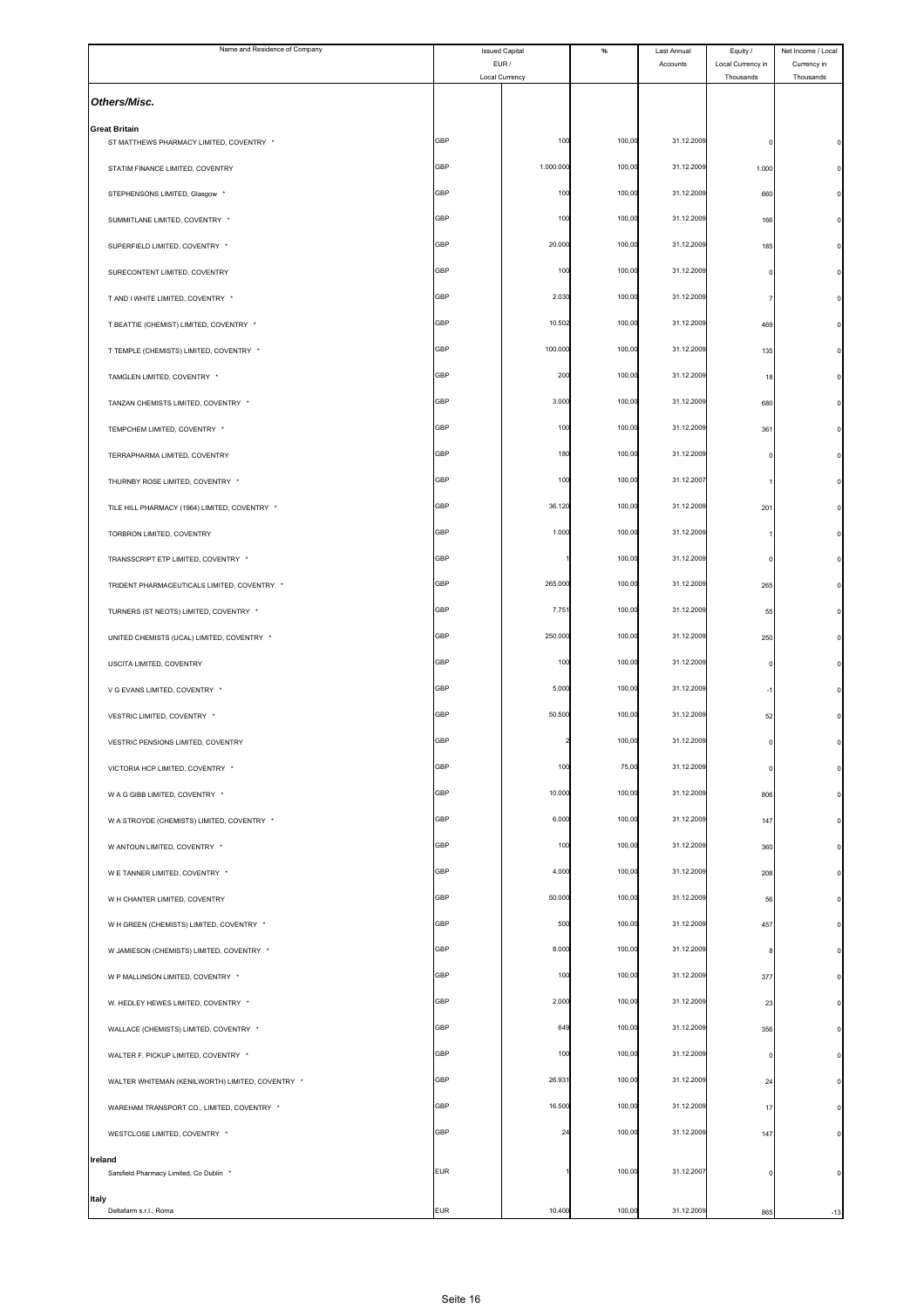| Name and Residence of Company                                                 | <b>Issued Capital</b>   |            | $\%$   | Last Annual | Equity /                       | Net Income / Local       |
|-------------------------------------------------------------------------------|-------------------------|------------|--------|-------------|--------------------------------|--------------------------|
|                                                                               | EUR /<br>Local Currency |            |        | Accounts    | Local Currency in<br>Thousands | Currency in<br>Thousands |
| Others/Misc.                                                                  |                         |            |        |             |                                |                          |
| Luxembourg<br>BRUGEFI INVEST S.A., Luxembourg                                 | <b>EUR</b>              | 15.251.897 | 100,00 | 31.12.2009  | 3.430                          |                          |
| <b>Netherlands</b><br>Celesio Finance B.V., Baarn                             | <b>EUR</b>              | 2.000.000  | 100,00 | 31.12.2009  | 4.90                           | 2.901                    |
| Austria<br>Apo-Holding Gesellschaft m.b.H., WIEN                              | <b>EUR</b>              | 218.018    | 66,67  | 31.12.2009  | 307                            | 89                       |
| Herba Immobilienvermietungs GesmbH, WIEN                                      | <b>EUR</b>              | 1.453.400  | 99,95  | 31.12.2009  | 3.323                          | 246                      |
| INTERFACE und DATA Elektronische Baugruppen Gesellschaft m.b.H., WIEN         | <b>EUR</b>              | 36.409     | 100,00 | 31.12.2009  | 201                            | 173                      |
| Pharmexx Pharmadienstleistungs GmbH, Vienna *                                 | <b>EUR</b>              | 35.000     | 100,00 | 31.12.2008  |                                |                          |
| Slovenia                                                                      |                         |            |        |             |                                |                          |
| ALPE-ADRIA PHARMA pharmazeutisches Unternehmen GesmbH., Ljubljana             | <b>EUR</b>              | 10.432     | 100,00 | 31.12.2009  | 101                            |                          |
| <b>Spain</b><br>FINPHARMA ESPANA, S.L., Madrid                                | <b>EUR</b>              | 3.016      | 100,00 | 31.12.2009  | $-643$                         | $-295$                   |
| <b>Associated companies</b>                                                   |                         |            |        |             |                                |                          |
| <b>Brazil</b><br>pharmexx brasil Ltda., São Paulo                             | <b>BRL</b>              | 645.000    | 30,00  | 31.12.2008  | 447                            | 265                      |
| RENT POWER DO BRASIL REPRESENTACÓES LTDA                                      | <b>BRL</b>              | 2.500.000  | 30,00  | 31.12.2008  | 2.789                          | 1.590                    |
| <b>France</b><br>REPSCO PHARMEXX, BOULOGNE BILLANCOURT                        | <b>EUR</b>              | 8.265.000  | 40,00  | 31.12.2008  | 9.583                          | 22                       |
| <b>Great Britain</b><br>28CVR LIMITED                                         | <b>GBP</b>              | 250.000    | 33,00  | 31.8.2009   | 433                            | 105                      |
| Lithuania<br>UAB "Pharmexx Baltic", Vilnius                                   | LTL                     | 41.000     | 30,00  | 31.12.2008  | 95                             | $-30$                    |
| Norway<br>Aporana AS, Mo i Rana                                               | <b>NOK</b>              | 100.000    | 49,00  | 31.12.2009  | 629                            | 1.205                    |
| AS Lettindustri, Oslo                                                         | <b>NOK</b>              | 10.000.000 | 32,00  | 31.12.2009  | 54.476                         | $-74$                    |
| Blomsterdalen Apotek AS, Blomsterdalen                                        | <b>NOK</b>              | 450.000    | 40,00  | 31.12.2009  | 1.879                          | $-412$                   |
| Boe apotek AS                                                                 | <b>NOK</b>              | 100.000    | 49,00  | 31.12.2009  | 619                            | 1.851                    |
| Brekstad Apotek AS                                                            | <b>NOK</b>              | 100.000    | 49,00  | 31.12.2009  | $-1.779$                       | $-1.671$                 |
| Ditt Apotek Yttern, Mo i Rana                                                 | <b>NOK</b>              | 100.000    | 49,00  | 31.12.2009  | 334                            | 285                      |
| Enebakk Apotek AS, Ytre Enebakk                                               | <b>NOK</b>              | 500.000    | 49,00  | 31.12.2009  | 1.251                          | 669                      |
| Maaken apotek AS, Måløy                                                       | <b>NOK</b>              | 100.000    | 49,00  | 31.12.2009  | 449                            | 1.016                    |
| Moelv apotek AS, Moelv                                                        | <b>NOK</b>              | 100.000    | 49,00  | 31.12.2009  | 515                            | 746                      |
| Vitus-Apoteket Torvbyen Fredrikstad AS, Fredrikstad                           | <b>NOK</b>              | 100.000    | 34,00  | 31.12.2009  | 1.031                          | 2.160                    |
| Sweden<br>Plus Care AB                                                        | <b>SEK</b>              | 100.000    | 25,00  | 30.4.2009   | 3.638                          | 2.873                    |
| Slovenia<br>Nensi d.o.o., Ljubljana                                           | <b>EUR</b>              | 50.000     | 35,00  | 31.12.2008  | 24                             | $-26$                    |
| <b>Czech Republic</b><br>Poliklinika I Hradec Králové s.r.o., Praha           | CZK                     | 3.100.000  | 50,00  | 31.12.2009  | 4.937                          | 1.057                    |
| <b>Other participations</b>                                                   |                         |            |        |             |                                |                          |
| Argentina<br>Pharmexx Argentina S.A., Buenos Aires                            | ARS                     | 15.000     | 19,00  | 31.12.2008  | 36                             | 21                       |
| Germany<br>Andreae-Noris Zahn AG, Frankfurt am Main                           | <b>EUR</b>              | 32.035.290 | 14,15  | 31.12.2009  | 307.432                        | 12.125                   |
| Germany<br>CITYCOMP Service GmbH, Ostfildern                                  | <b>EUR</b>              | 255.900    | 22,18  | 31.12.2008  | 51 <sup>°</sup>                | 504                      |
| MATIS Grundstücks-Vermietungsgesellschaft mbH & Co. Gehe Objekte OHG, Haan ** | <b>EUR</b>              | 10.737     | 100,00 | 31.12.2008  | $-12.740$                      | 1.821                    |
| PERILLA Grundstücks-Verwaltungsgesellschaft mbH & Co. KG, Grünwald **         | <b>EUR</b>              | 25.565     | 95,00  | 31.12.2008  | $-89$                          | 11                       |